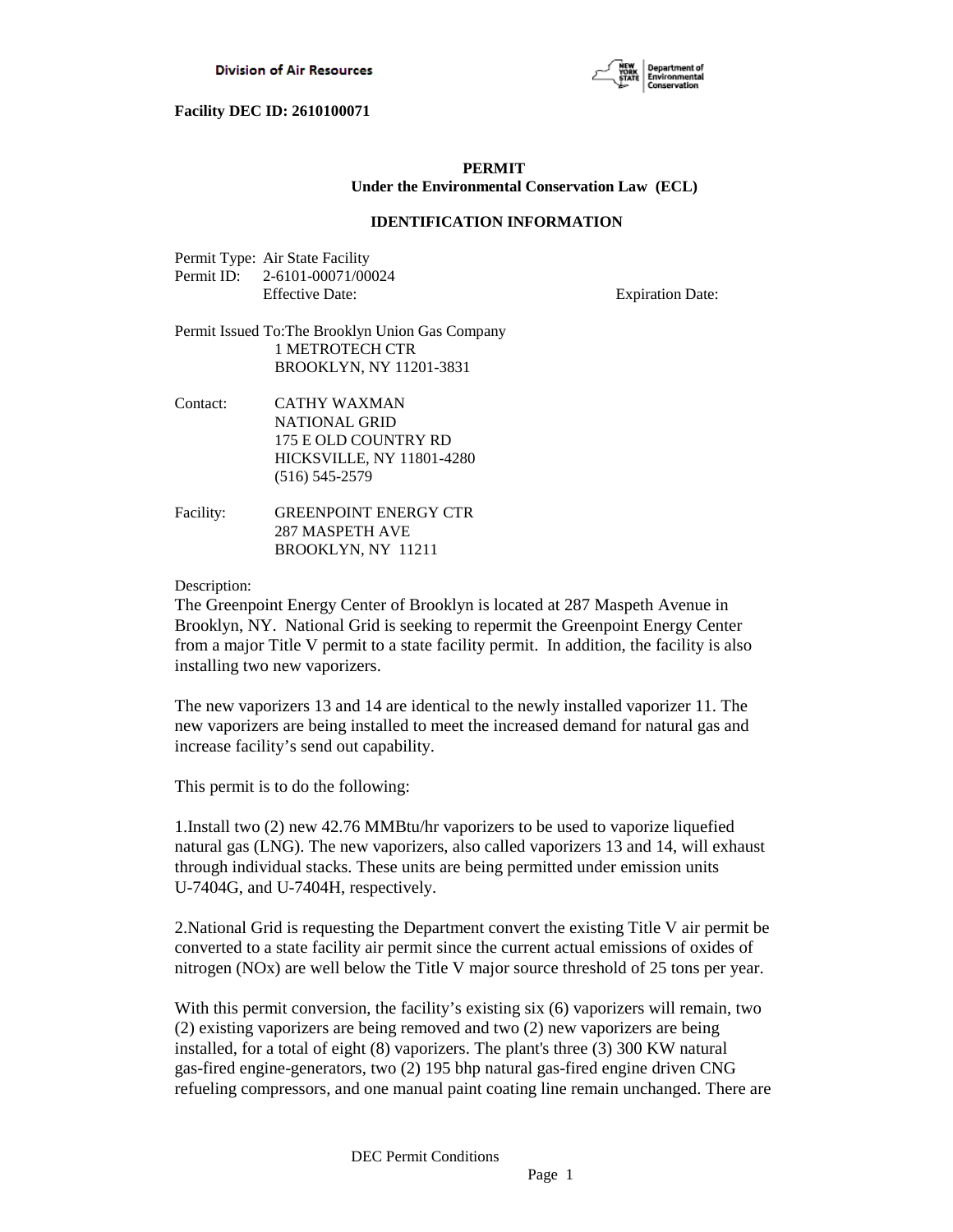

also exempt small natural gas fired boilers and chillers used for comfort heating or cooling, gas-fired process heaters, portable generator and fire pump engine.

Total facility NOx emissions are expected to be well below the Title V major source threshold of 25 tons per year. Therefore, National Grid is seeking to convert the existing Title V permit to a State Facility permit and accepting a facility-wide NOx CAP of 24.9 tons per year.

The facility NOx emissions are capped at 24.9 tons per year.

Records demonstrating compliance with this cap will be kept in accordance with the permit specific conditions.

The facility is subject to the provisions of State Facility requirements specified under 6NYCRR 201-7.

The Air State Facility permit contains a listing of the applicable federal, state, and facility specific compliance monitoring requirements.

By acceptance of this permit, the permittee agrees that the permit is contingent upon strict compliance with the ECL, all applicable regulations, the General Conditions specified and any Special Conditions included as part of this permit.

| Permit Administrator: | STEPHEN A WATTS                 |
|-----------------------|---------------------------------|
|                       | 47-40 21ST ST                   |
|                       | LONG ISLAND CITY, NY 11101-5401 |

Authorized Signature: \_\_\_\_\_\_\_\_\_\_\_\_\_\_\_\_\_\_\_\_\_\_\_\_\_\_\_\_\_\_\_\_\_ Date: \_\_\_ / \_\_\_ / \_\_\_\_\_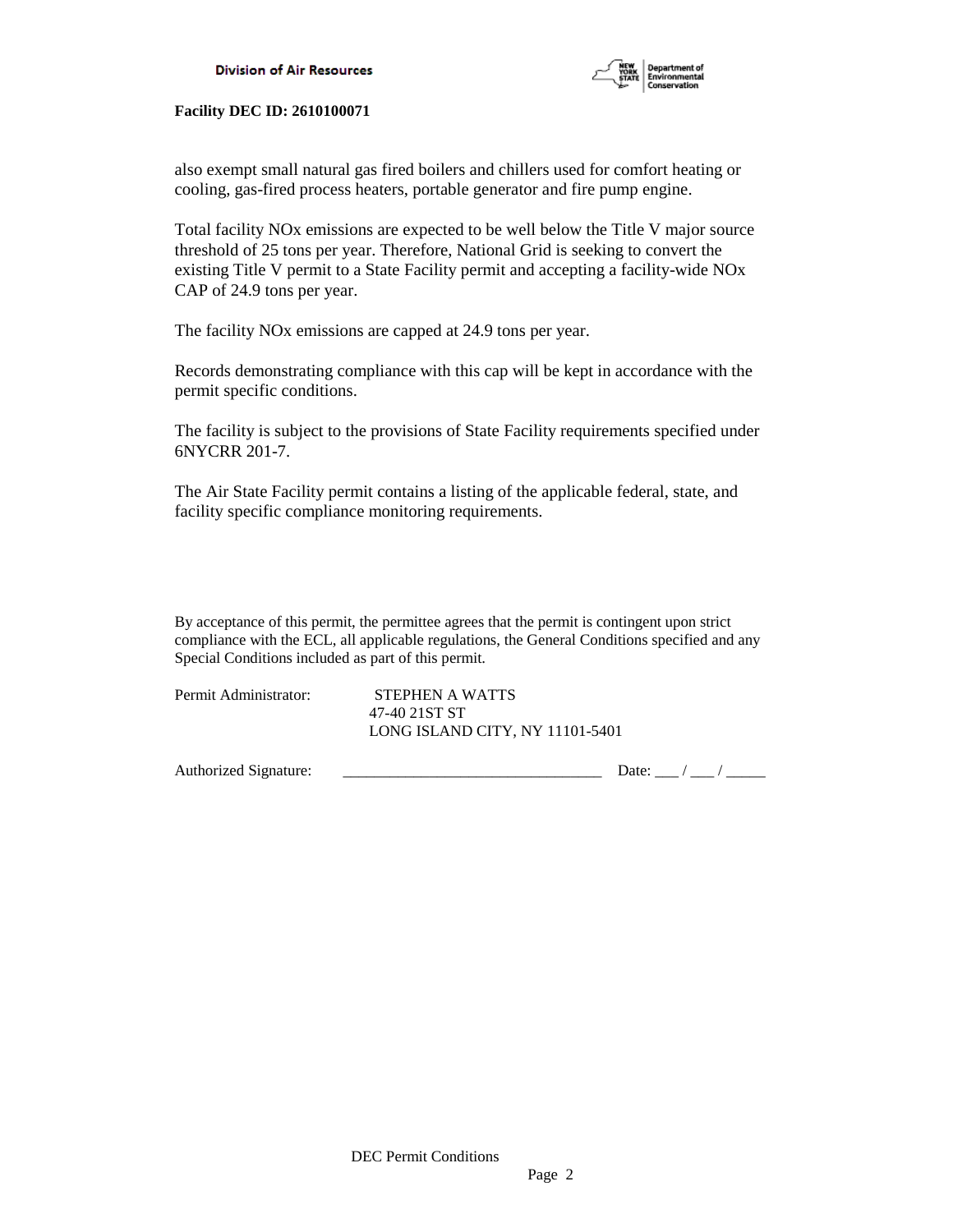

# **Notification of Other State Permittee Obligations**

Item A: Permittee Accepts Legal Responsibility and Agrees to Indemnification

 The permittee expressly agrees to indemnify and hold harmless the Department of Environmental Conservation of the State of New York, its representatives, employees and agents ("DEC") for all claims, suits, actions, and damages, to the extent attributable to the permittee's acts or omissions in connection with the compliance permittee's undertaking of activities in connection with, or operation and maintenance of, the facility or facilities authorized by the permit whether in compliance or not in any compliance with the terms and conditions of the permit. This indemnification does not extend to any claims, suits, actions, or damages to the extent attributable to DEC's own negligent or intentional acts or omissions, or to any claims, suits, or actions naming the DEC and arising under article 78 of the New York Civil Practice Laws and Rules or any citizen suit or civil rights provision under federal or state laws.

Item B: Permittee's Contractors to Comply with Permit

 The permittee is responsible for informing its independent contractors, employees, agents and assigns of their responsibility to comply with this permit, including all special conditions while acting as the permittee's agent with respect to the permitted activities, and such persons shall be subject to the same sanctions for violations of the Environmental Conservation Law as those prescribed for the permittee.

Item C: Permittee Responsible for Obtaining Other Required Permits

 The permittee is responsible for obtaining any other permits, approvals, lands, easements and rights-of-way that may be required to carry out the activities that are authorized by this permit.

Item D: No Right to Trespass or Interfere with Riparian Rights

 This permit does not convey to the permittee any right to trespass upon the lands or interfere with the riparian rights of others in order to perform the permitted work nor does it authorize the impairment of any rights, title, or interest in real or personal property held or vested in a person not a party to the permit.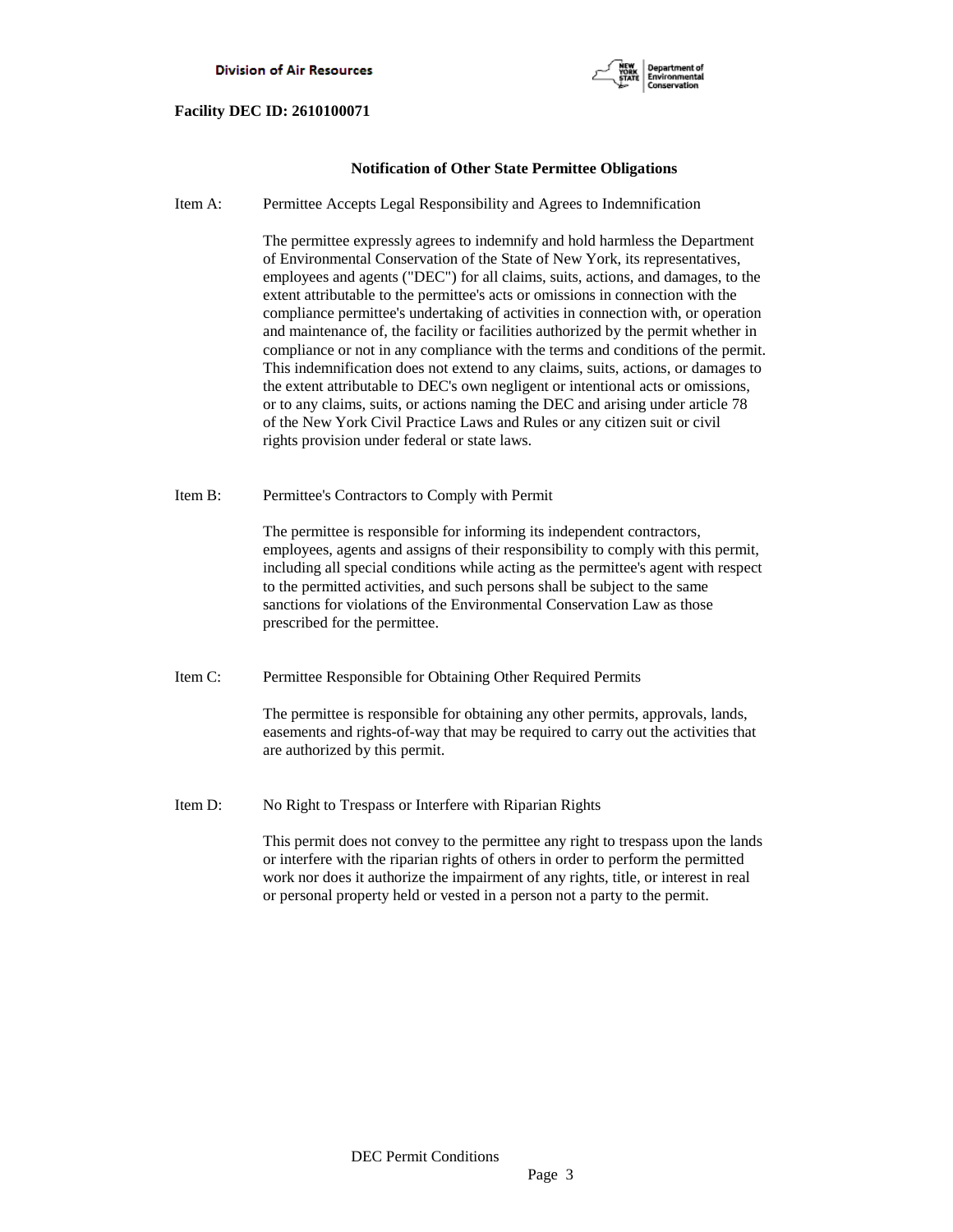

# **PAGE LOCATION OF CONDITIONS**

# **PAGE**

# **DEC GENERAL CONDITIONS General Provisions**

- 5 1 Facility Inspection by the Department
- 5 2 Relationship of this Permit to Other Department Orders and Determinations
- 5 3 Applications for permit renewals, modifications and transfers
- 6 4 Permit modifications, suspensions or revocations by the Department
- **Facility Level**<br>6 5 Submission Submission of application for permit modification or renewal -REGION 2 HEADQUARTERS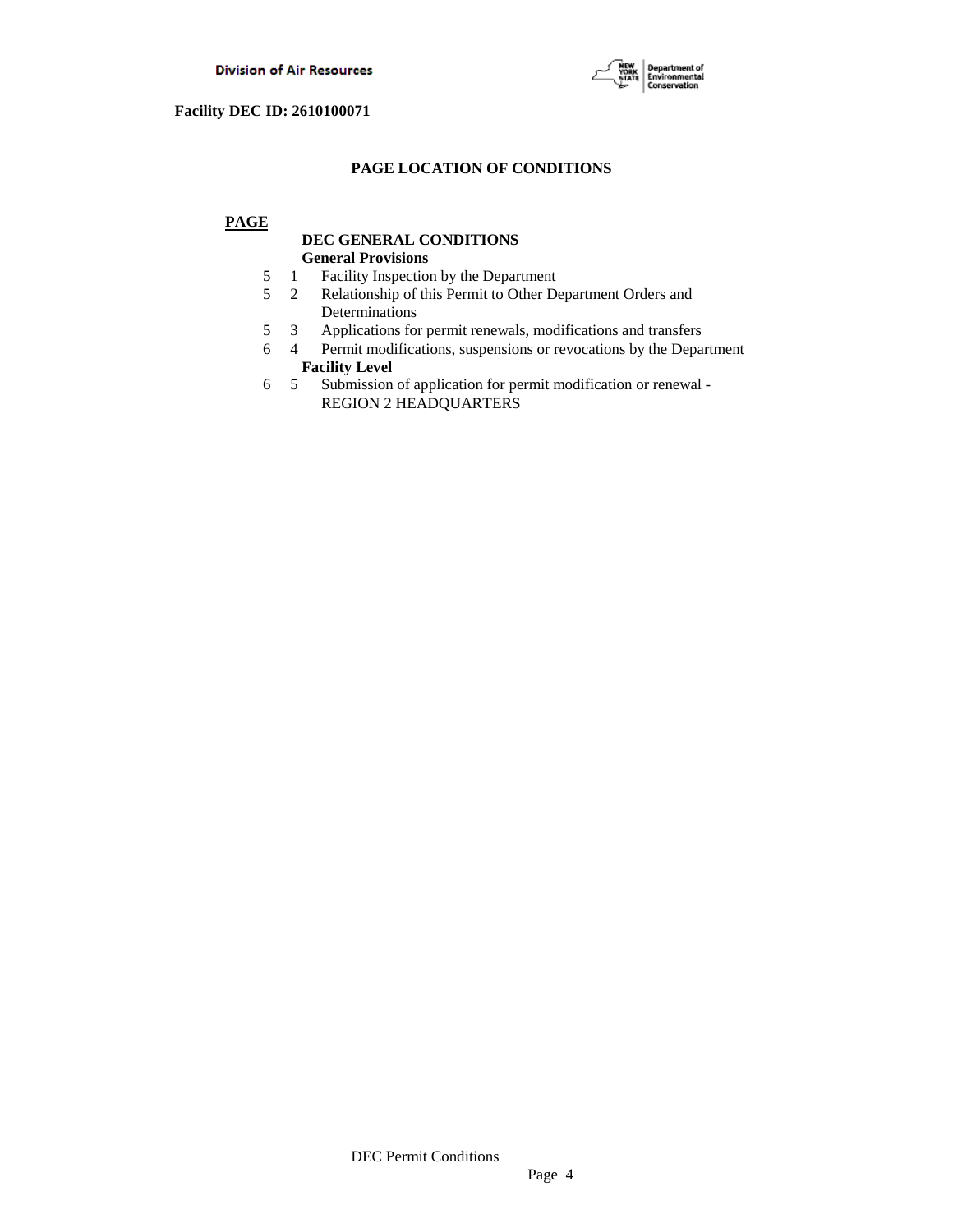

# **DEC GENERAL CONDITIONS \*\*\*\* General Provisions \*\*\*\* GENERAL CONDITIONS - Apply to ALL Authorized Permits.**

# **Condition 1: Facility Inspection by the Department Applicable State Requirement: ECL 19-0305**

# **Item 1.1:**

The permitted site or facility, including relevant records, is subject to inspection at reasonable hours and intervals by an authorized representative of the Department of Environmental Conservation (the Department) to determine whether the permittee is complying with this permit and the ECL. Such representative may order the work suspended pursuant to ECL 71-0301 and SAPA 401(3).

# **Item 1.2:**

The permittee shall provide a person to accompany the Department's representative during an inspection to the permit area when requested by the Department.

# **Item 1.3:**

A copy of this permit, including all referenced maps, drawings and special conditions, must be available for inspection by the Department at all times at the project site or facility. Failure to produce a copy of the permit upon request by a Department representative is a violation of this permit.

# **Condition 2: Relationship of this Permit to Other Department Orders and Determinations Applicable State Requirement: ECL 3-0301 (2) (m)**

# **Item 2.1:**

Unless expressly provided for by the Department, issuance of this permit does not modify, supersede or rescind any order or determination previously issued by the Department or any of the terms, conditions or requirements contained in such order or determination.

# **Condition 3: Applications for permit renewals, modifications and transfers Applicable State Requirement: 6 NYCRR 621.11**

### **Item 3.1:**

The permittee must submit a separate written application to the Department for renewal, modification or transfer of this permit. Such application must include any forms or supplemental information the Department requires. Any renewal, modification or transfer granted by the Department must be in writing.

# Item3.2:

The permittee must submit a renewal application at least 180 days before the expiration of permits for Title V and State Facility Permits.

#### **Item 3.3**

Permits are transferrable with the approval of the department unless specifically prohibited by the statute, regulation or another permit condition. Applications for permit transfer should be submitted prior to actual transfer of ownership.

# **Condition 4: Permit modifications, suspensions or revocations by the Department**

DEC Permit Conditions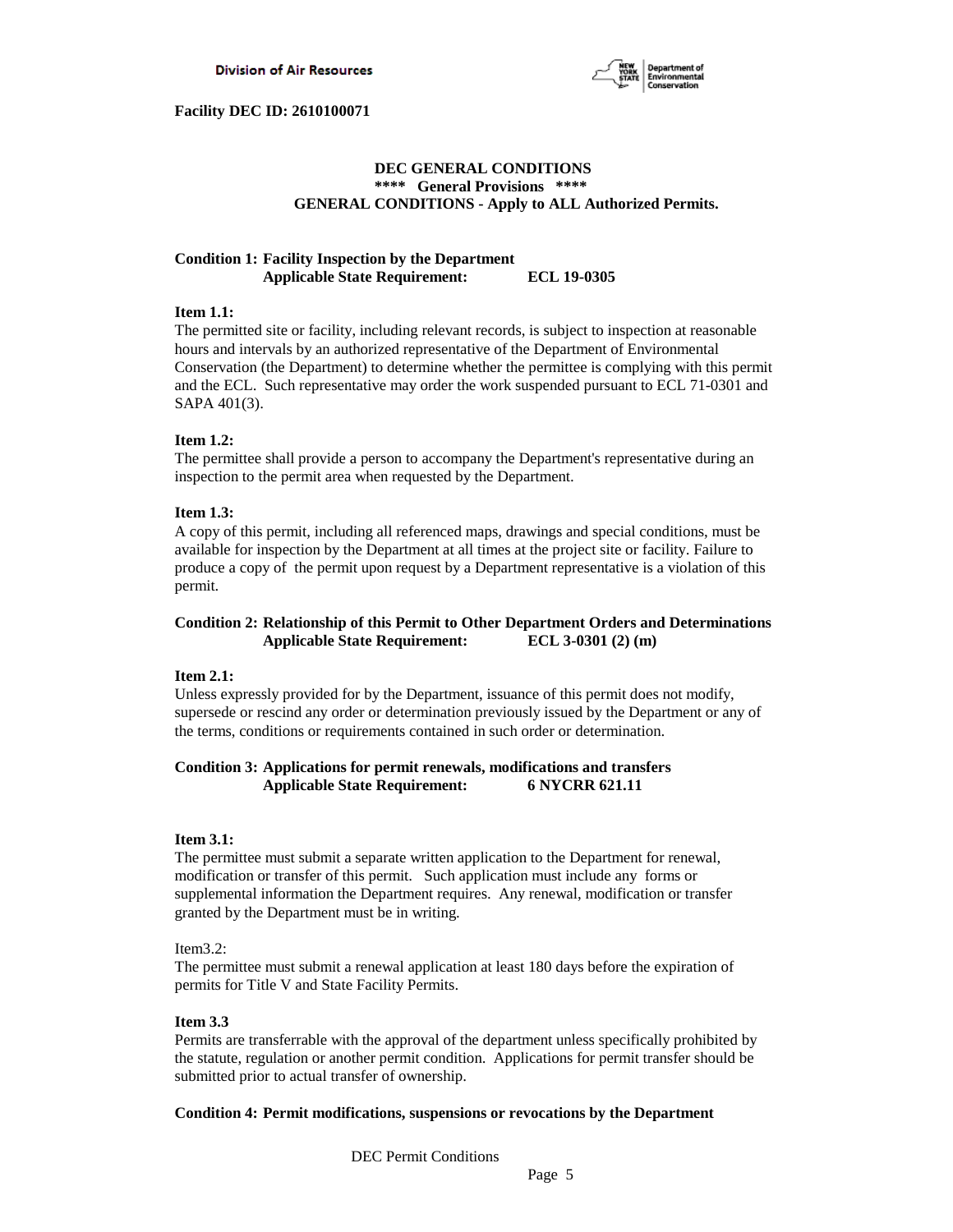

## **Applicable State Requirement: 6 NYCRR 621.13**

### **Item 4.1:**

The Department reserves the right to exercise all available authority to modify, suspend, or revoke this permit in accordance with 6NYCRR Part 621. The grounds for modification, suspension or revocation include:

a) materially false or inaccurate statements in the permit application or supporting papers; b) failure by the permittee to comply with any terms or conditions of the permit; c) exceeding the scope of the project as described in the permit application;

d) newly discovered material information or a material change in environmental conditions, relevant technology or applicable law or regulations since the issuance of the existing permit; e) noncompliance with previously issued permit conditions, orders of the commissioner, any provisions of the Environmental Conservation Law or regulations of the Department related to the permitted activity.

# **\*\*\*\* Facility Level \*\*\*\***

# **Condition 5: Submission of application for permit modification or renewal - REGION 2 HEADQUARTERS Applicable State Requirement: 6 NYCRR 621.6 (a)**

#### **Item 5.1:**

Submission of applications for permit modification or renewal are to be submitted to: NYSDEC Regional Permit Administrator Region 2 Headquarters Division of Environmental Permits

 1 Hunters Point Plaza, 4740 21st Street Long Island City, NY 11101-5407 (718) 482-4997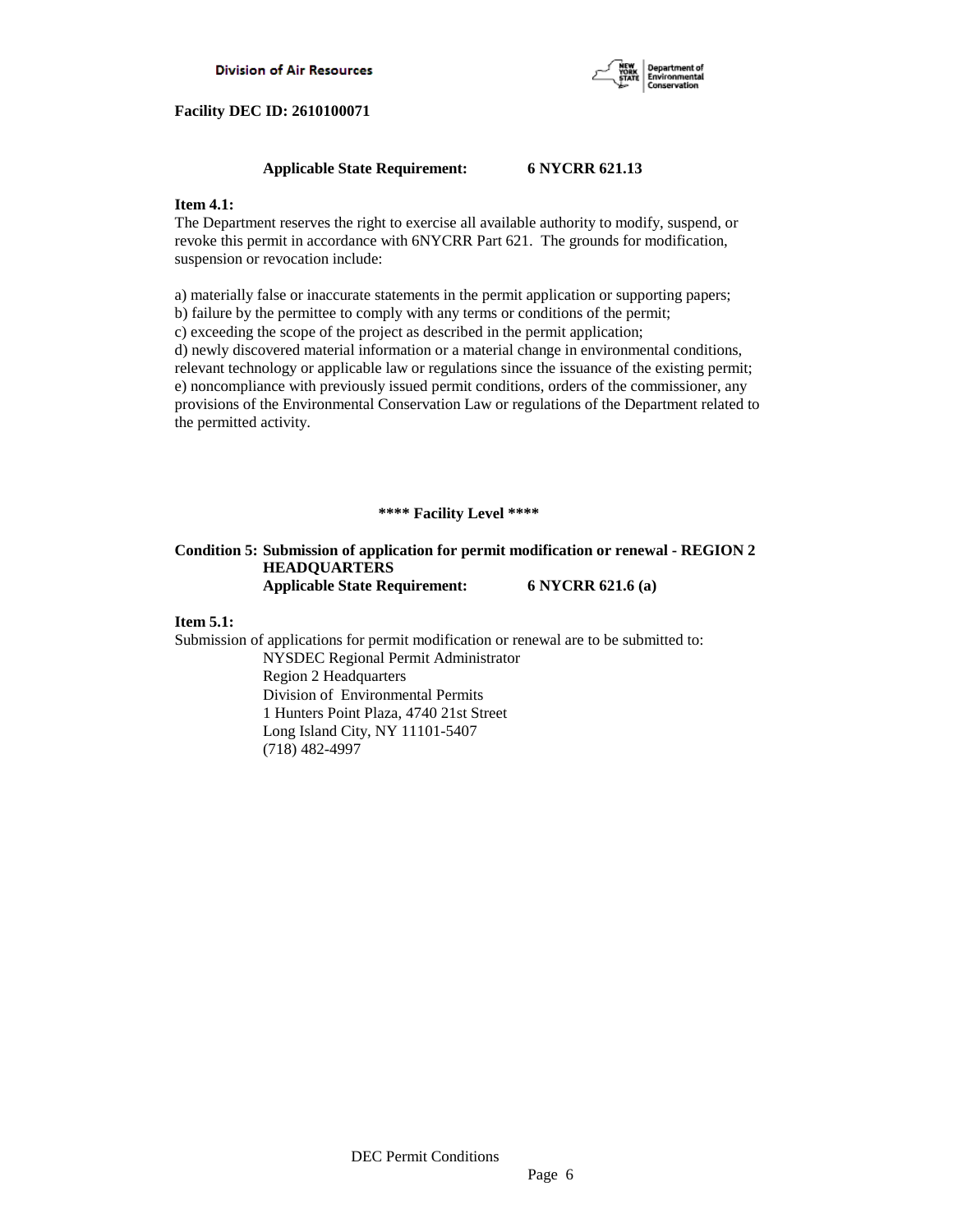

# **Permit Under the Environmental Conservation Law (ECL)**

# **ARTICLE 19: AIR POLLUTION CONTROL - AIR STATE FACILITY PERMIT**

# **IDENTIFICATION INFORMATION**

Permit Issued To:The Brooklyn Union Gas Company 1 METROTECH CTR BROOKLYN, NY 11201-3831

Facility: **GREENPOINT ENERGY CTR**  287 MASPETH AVE BROOKLYN, NY 11211

Authorized Activity By Standard Industrial Classification Code: 4923 - GAS TRANSMISSION AND DISTRIBUTION 4925 - GAS PRODUCTION/DISTRIBUTION

Permit Effective Date: Permit Expiration Date: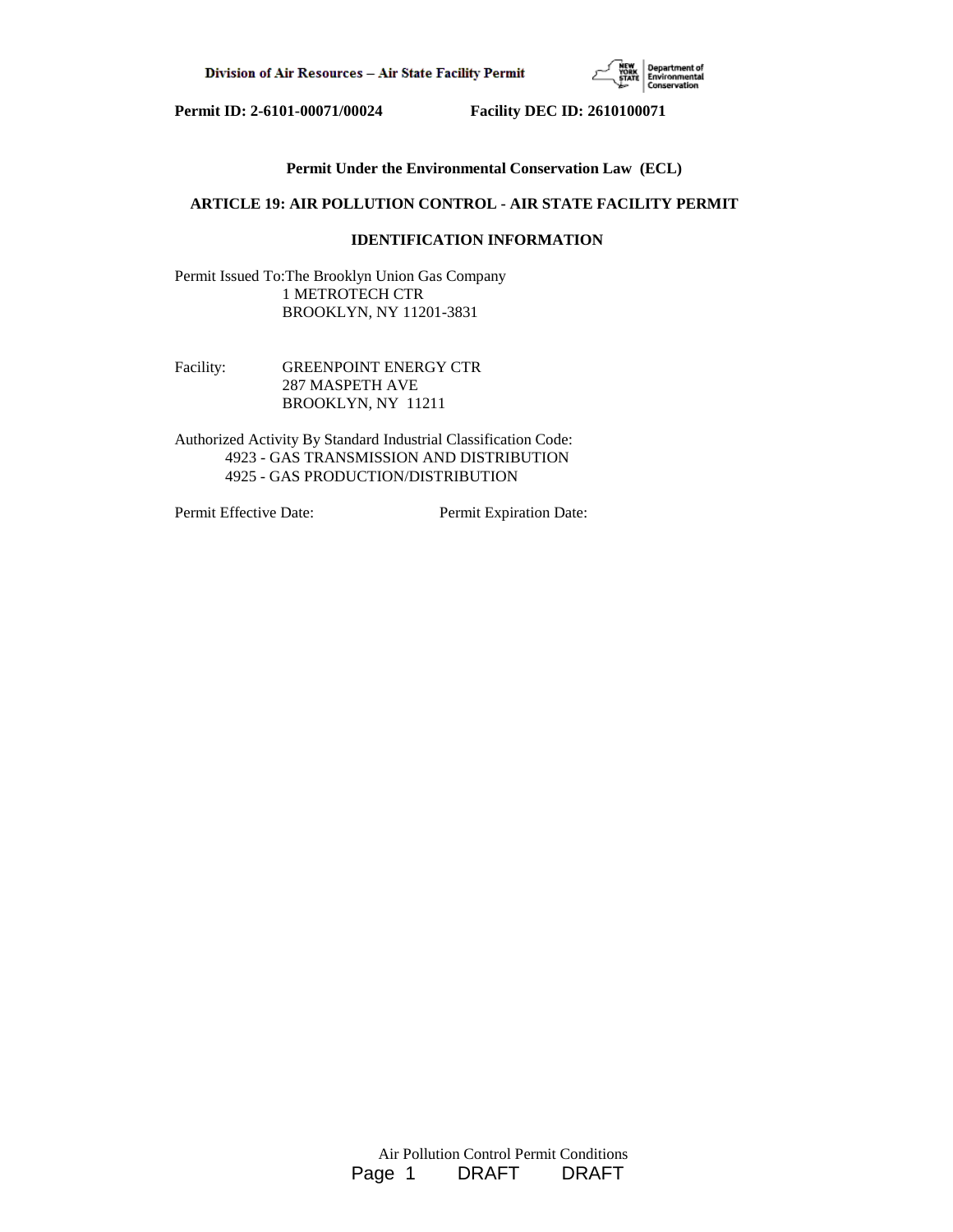

# **PAGE LOCATION OF CONDITIONS**

**PAGE**

|    | FEDERALLY ENFORCEABLE CONDITIONS                                     |
|----|----------------------------------------------------------------------|
|    | <b>Facility Level</b>                                                |
| 5  | 1 6 NYCRR 201-3.2 (a): Exempt Sources - Proof of Eligibility         |
| 6  | 2 6 NYCRR 201-3.2 (a): Compliance Demonstration                      |
| 6  | 3 6 NYCRR Subpart 201-7: Facility Permissible Emissions              |
| 6  | *4 6 NYCRR Subpart 201-7: Capping Monitoring Condition               |
| 9  | 5 6 NYCRR 211.2: Visible Emissions Limited                           |
| 9  | 6 6 NYCRR 225-1.2 (d): Compliance Demonstration                      |
| 9  | 7 6 NYCRR 227-1.4 (a): Compliance Demonstration                      |
| 10 | 8 40CFR 60, NSPS Subpart JJJJ: Applicability                         |
| 10 | 9 40CFR 63, Subpart JJJJJJ: Applicability                            |
| 10 | 10 40CFR 63, Subpart ZZZZ: Engines at Area sources of HAP            |
|    | <b>Emission Unit Level</b>                                           |
|    | EU=U-MTOP1,Proc=PP1,ES=ESMO1                                         |
| 11 | 11 6 NYCRR 228-1.4 (b) (4) (ii): Compliance Demonstration            |
|    | <b>STATE ONLY ENFORCEABLE CONDITIONS</b>                             |
|    | <b>Facility Level</b>                                                |
| 14 | 12 ECL 19-0301: Contaminant List                                     |
| 14 | 13 6 NYCRR 201-1.4: Malfunctions and Start-up/Shutdown Activities    |
| 15 | 14 6 NYCRR Subpart 201-5: Emission Unit Definition                   |
| 18 | 15 6 NYCRR 201-5.2 (c): Renewal deadlines for state facility permits |
| 18 | 16 6 NYCRR 201-5.3 (c): CLCPA Applicability                          |
| 18 | 17 6 NYCRR 201-5.3 (c): Compliance Demonstration                     |
| 19 | 18 6 NYCRR 211.1: Air pollution prohibited                           |
|    | <b>Emission Unit Level</b>                                           |
| 19 | 19 6 NYCRR Subpart 201-5: Emission Point Definition By Emission Unit |
| 22 | 20 6 NYCRR Subpart 201-5: Process Definition By Emission Unit        |

NOTE: \* preceding the condition number indicates capping.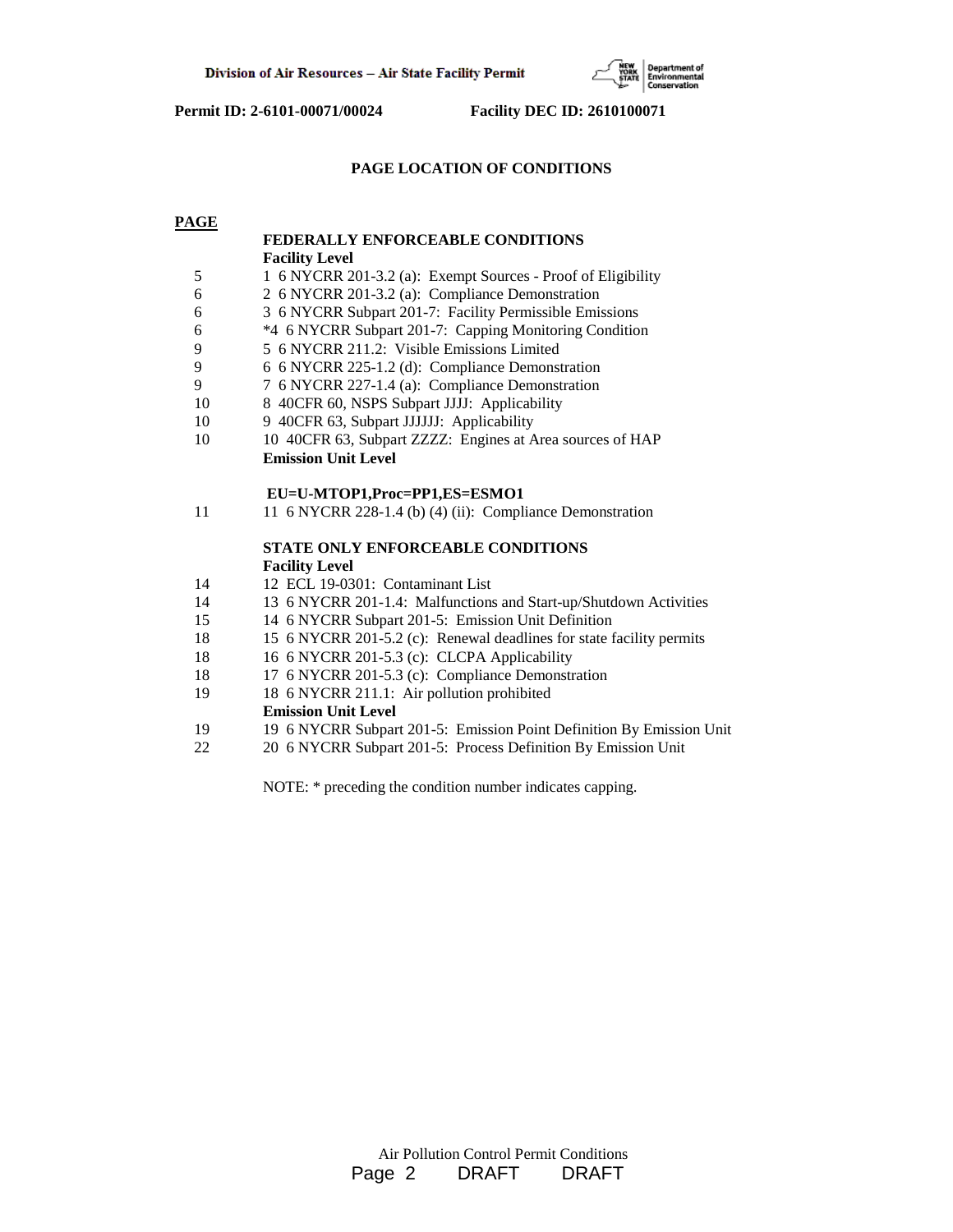

### **FEDERALLY ENFORCEABLE CONDITIONS \*\*\*\* Facility Level \*\*\*\***

# **NOTIFICATION OF GENERAL PERMITTEE OBLIGATIONS This section contains terms and conditions which are federally enforceable. Permittees may also have other obligations under regulations of general applicability**

#### **Item A: Sealing - 6 NYCRR 200.5**

 The Commissioner may seal an air contamination source to prevent its operation if compliance with 6 NYCRR Chapter III is not met within the time provided by an order of the Commissioner issued in the case of the violation. Sealing means labeling or tagging a source to notify any person that operation of the source is prohibited, and also includes physical means of preventing the operation of an air contamination source without resulting in destruction of any equipment associated with such source, and includes, but is not limited to, bolting, chaining or wiring shut control panels, apertures or conduits associated with such source.

 No person shall operate any air contamination source sealed by the Commissioner in accordance with this section unless a modification has been made which enables such source to comply with all requirements applicable to such modification.

 Unless authorized by the Commissioner, no person shall remove or alter any seal affixed to any contamination source in accordance with this section.

# **Item B: Acceptable Ambient Air Quality - 6 NYCRR 200.6**

 Notwithstanding the provisions of 6 NYCRR Chapter III, Subchapter A, no person shall allow or permit any air contamination source to emit air contaminants in quantities which alone or in combination with emissions from other air contamination sources would contravene any applicable ambient air quality standard and/or cause air pollution. In such cases where contravention occurs or may occur, the Commissioner shall specify the degree and/or method of emission control required.

#### **Item C: Maintenance of Equipment - 6 NYCRR 200.7**

 Any person who owns or operates an air contamination source which is equipped with an emission control device shall operate such device and keep it in a satisfactory state of maintenance and repair in accordance with ordinary and necessary practices, standards and procedures, inclusive of manufacturer's specifications, required to operate such device effectively.

#### **Item D: Unpermitted Emission Sources - 6 NYCRR 201-1.2**

 (a) Except as otherwise provided by this Part, construction or operation of a new, modified or existing air contamination source without a registration or permit issued pursuant to this Part is

> Air Pollution Control Permit Conditions Page 3 DRAFT DRAFT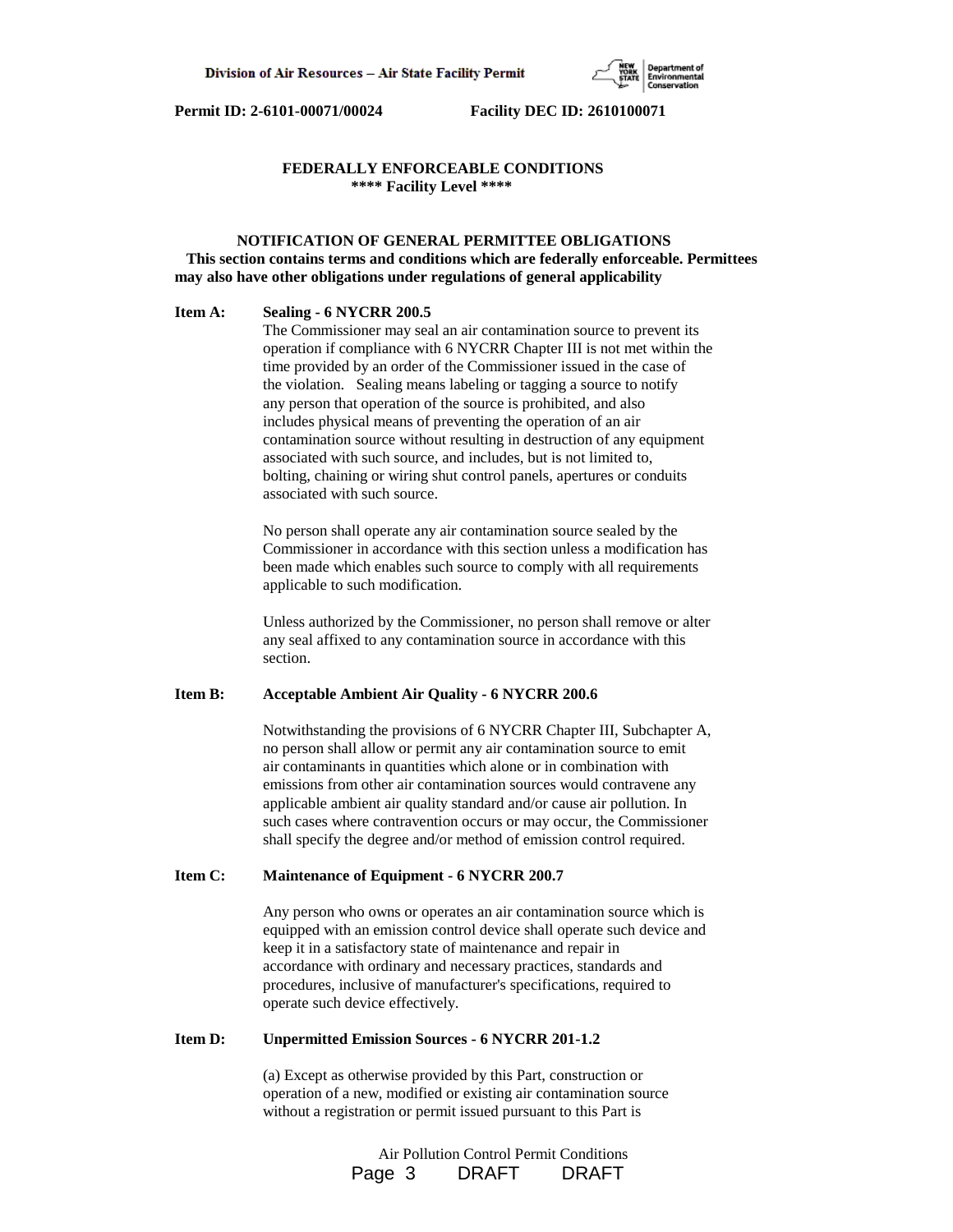prohibited.

 (b) If an existing facility or emission source was subject to the permitting requirements of this Part at the time of construction or modification, and the owner or operator failed to apply for a permit or registration as described in this Part, the owner or operator must apply for a permit or registration in accordance with the provisions of this Part. The facility or emission source is subject to all regulations that were applicable to it at the time of construction or modification and any subsequent requirements applicable to existing emission sources.

# **Item E: Recycling and Salvage - 6 NYCRR 201-1.7**

 Where practical, any person who owns or operates an air contamination source shall recycle or salvage air contaminants collected in an air cleaning device according to the requirements of 6 NYCRR.

# **Item F: Prohibition of Reintroduction of Collected Contaminants to the Air - 6 NYCRR 201-1.8**

 No person shall unnecessarily remove, handle, or cause to be handled, collected air contaminants from an air cleaning device for recycling, salvage or disposal in a manner that would reintroduce them to the outdoor atmosphere.

# **Item G: Proof of Eligibility for Sources Defined as Exempt Activities - 6 NYCRR 201-3.2 (a)**

 The owner and/or operator of an emission source or unit that is eligible to be exempt, may be required to certify that it operates within the specific criteria described in 6 NYCRR Subpart 201-3. The owner or operator of any such emission source must maintain all required records on-site for a period of five years and make them available to representatives of the Department upon request. Department representatives must be granted access to any facility which contains emission sources or units subject to 6 NYCRR Subpart 201-3, during normal operating hours, for the purpose of determining compliance with this and any other state and federal air pollution control requirements, regulations, or law.

# **Item H: Proof of Eligibility for Sources Defined as Trivial Activities - 6 NYCRR 201-3.3 (a)**

 The owner and/or operator of an emission source or unit that is listed as being trivial in 6 NYCRR Part 201 may be required to certify that it operates within the specific criteria described in 6 NYCRR Subpart 201-3. The owner or operator of any such emission source must maintain all required records on-site for a period of five years and make them available to representatives of the Department upon request. Department representatives must be granted access to any facility which contains emission sources or units subject to 6 NYCRR Subpart 201-3, during normal operating hours, for the purpose of determining compliance with this and any other state and federal air pollution control requirements, regulations, or law.

> Air Pollution Control Permit Conditions Page 4 DRAFT DRAFT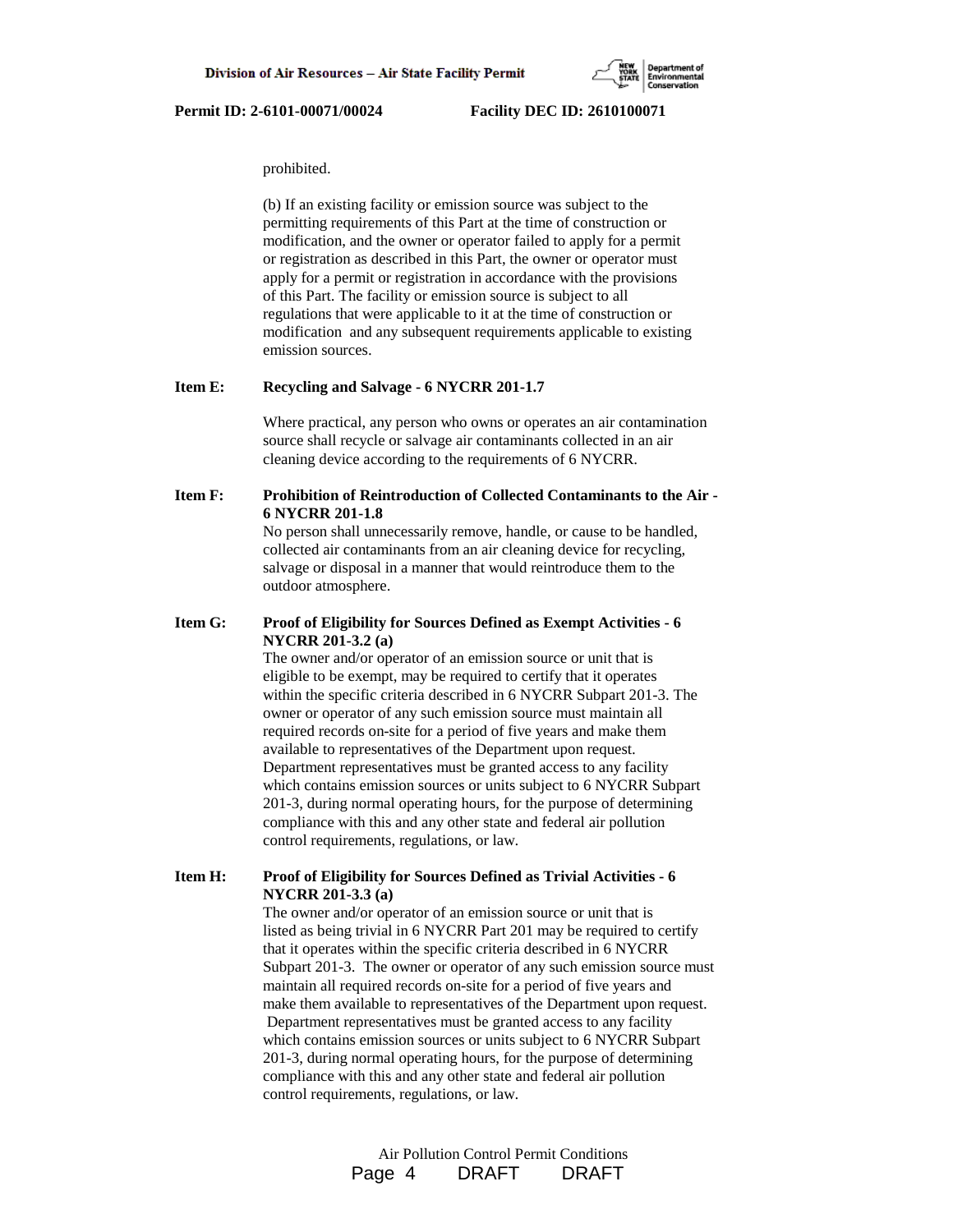

#### **Item I: Required Emission Tests - 6 NYCRR 202-1.1**

 An acceptable report of measured emissions shall be submitted, as may be required by the Commissioner, to ascertain compliance or noncompliance with any air pollution code, rule, or regulation. Failure to submit a report acceptable to the Commissioner within the time stated shall be sufficient reason for the Commissioner to suspend or deny an operating permit. Notification and acceptable procedures are specified in 6 NYCRR Subpart 202-1.

# **Item J: Open Fires Prohibitions - 6 NYCRR 215.2** Except as allowed by section 215.3 of 6 NYCRR Part 215, no person shall burn, cause, suffer, allow or permit the burning of any materials in an open fire.

#### **Item K: Permit Exclusion - ECL 19-0305**

 The issuance of this permit by the Department and the receipt thereof by the Applicant does not and shall not be construed as barring, diminishing, adjudicating or in any way affecting any legal, administrative or equitable rights or claims, actions, suits, causes of action or demands whatsoever that the Department may have against the Applicant for violations based on facts and circumstances alleged to have occurred or existed prior to the effective date of this permit, including, but not limited to, any enforcement action authorized pursuant to the provisions of applicable federal law, the Environmental Conservation Law of the State of New York (ECL) and Chapter III of the Official Compilation of the Codes, Rules and Regulations of the State of New York (NYCRR). The issuance of this permit also shall not in any way affect pending or future enforcement actions under the Clean Air Act brought by the United States or any person.

# **Item L: Federally Enforceable Requirements - 40 CFR 70.6 (b)** All terms and conditions in this permit required by the Act or any applicable requirement, including any provisions designed to limit a facility's potential to emit, are enforceable by the Administrator and citizens under the Act. The Department has, in this permit, specifically designated any terms and conditions that are not required under the Act or under any of its applicable requirements as being enforceable under only state regulations.

## **FEDERAL APPLICABLE REQUIREMENTS The following conditions are federally enforceable.**

# **Condition 1: Exempt Sources - Proof of Eligibility Effective for entire length of Permit**

#### **Applicable Federal Requirement:6 NYCRR 201-3.2 (a)**

**Item 1.1:**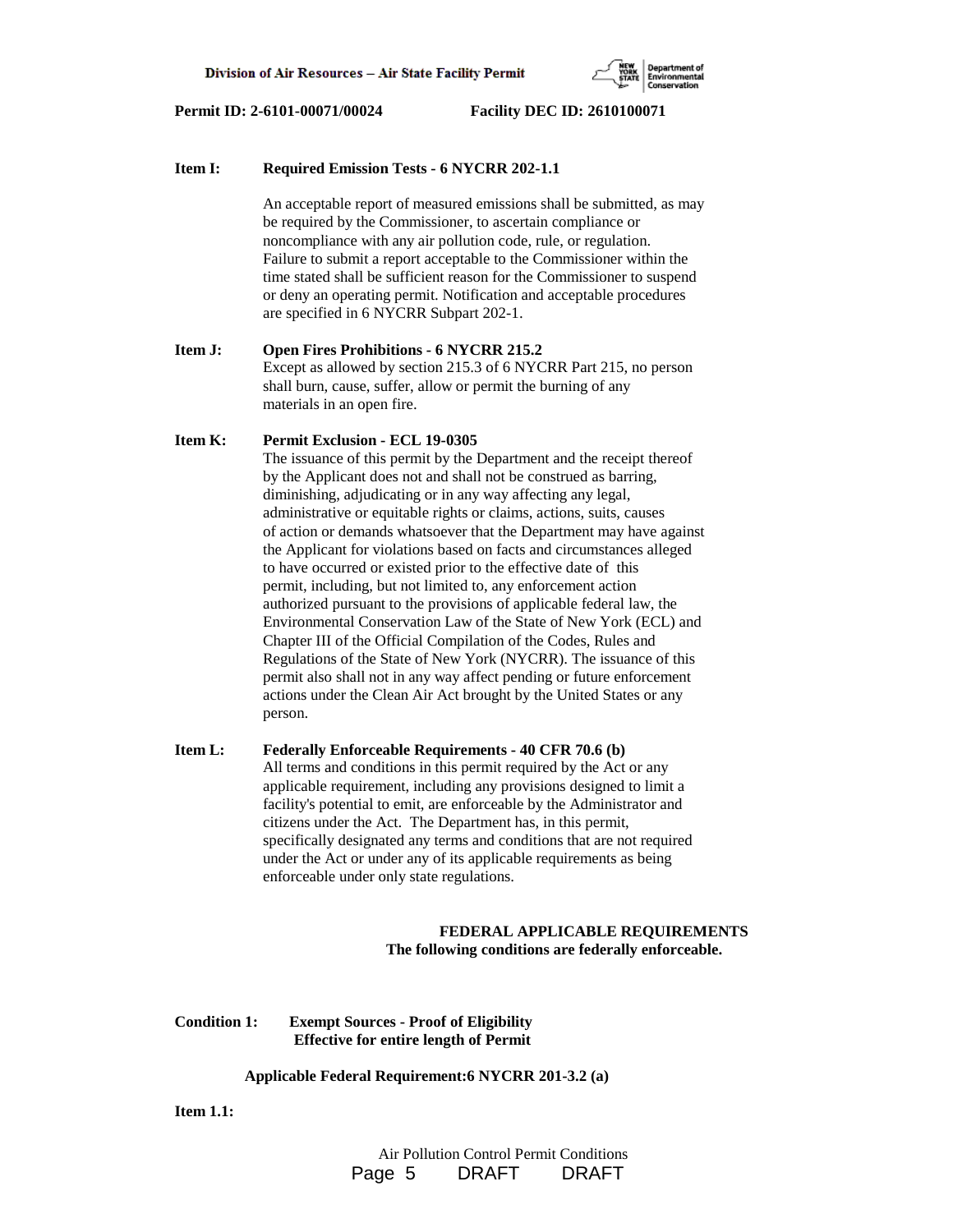

The owner or operator of an emission source or activity that is listed as being exempt may be required to certify that it is operated within the specific criteria described in this Subpart. The owner or operator of any such emission source or activity must maintain all records necessary for demonstrating compliance with this Subpart on-site for a period of five years, and make them available to representatives of the department upon request.

# **Condition 2: Compliance Demonstration Effective for entire length of Permit**

# **Applicable Federal Requirement:6 NYCRR 201-3.2 (a)**

# **Item 2.1:**

The Compliance Demonstration activity will be performed for the Facility.

# **Item 2.2:**

Compliance Demonstration shall include the following monitoring:

Monitoring Type: WORK PRACTICE INVOLVING SPECIFIC OPERATIONS Monitoring Description:

> AS PROOF OF EXEMPT ELIGIBILITY FOR THE EMERGENCY GENERATORS, THE FACILITY MUST MAINTAIN MONTHLY RECORDS WHICH DEMONSTRATE THAT EACH ENGINE IS OPERATED LESS THAN 500 HOURS PER YEAR, ON A 12-MONTH ROLLING TOTAL BASIS.

Work Practice Type: HOURS PER YEAR OPERATION Upper Permit Limit: 500.0 hours Monitoring Frequency: MONTHLY Averaging Method: ANNUAL MAXIMUM ROLLED MONTHLY Reporting Requirements: UPON REQUEST BY REGULATORY AGENCY

# **Condition 3: Facility Permissible Emissions Effective for entire length of Permit**

#### **Applicable Federal Requirement:6 NYCRR Subpart 201-7**

## **Item 3.1:**

The sum of emissions from the emission units specified in this permit shall not equal or exceed the following

Potential To Emit (PTE) rate for each regulated contaminant:

 CAS No: 0NY210-00-0 PTE: 49,800 pounds per year Name: OXIDES OF NITROGEN

# **Condition 4: Capping Monitoring Condition Effective for entire length of Permit**

# **Applicable Federal Requirement:6 NYCRR Subpart 201-7**

# **Item 4.1:**

Under the authority of 6 NYCRR Part 201-7, this condition contains an emission cap for the purpose of limiting emissions from the facility, emission unit or process to avoid being subject to

> Air Pollution Control Permit Conditions Page 6 DRAFT DRAFT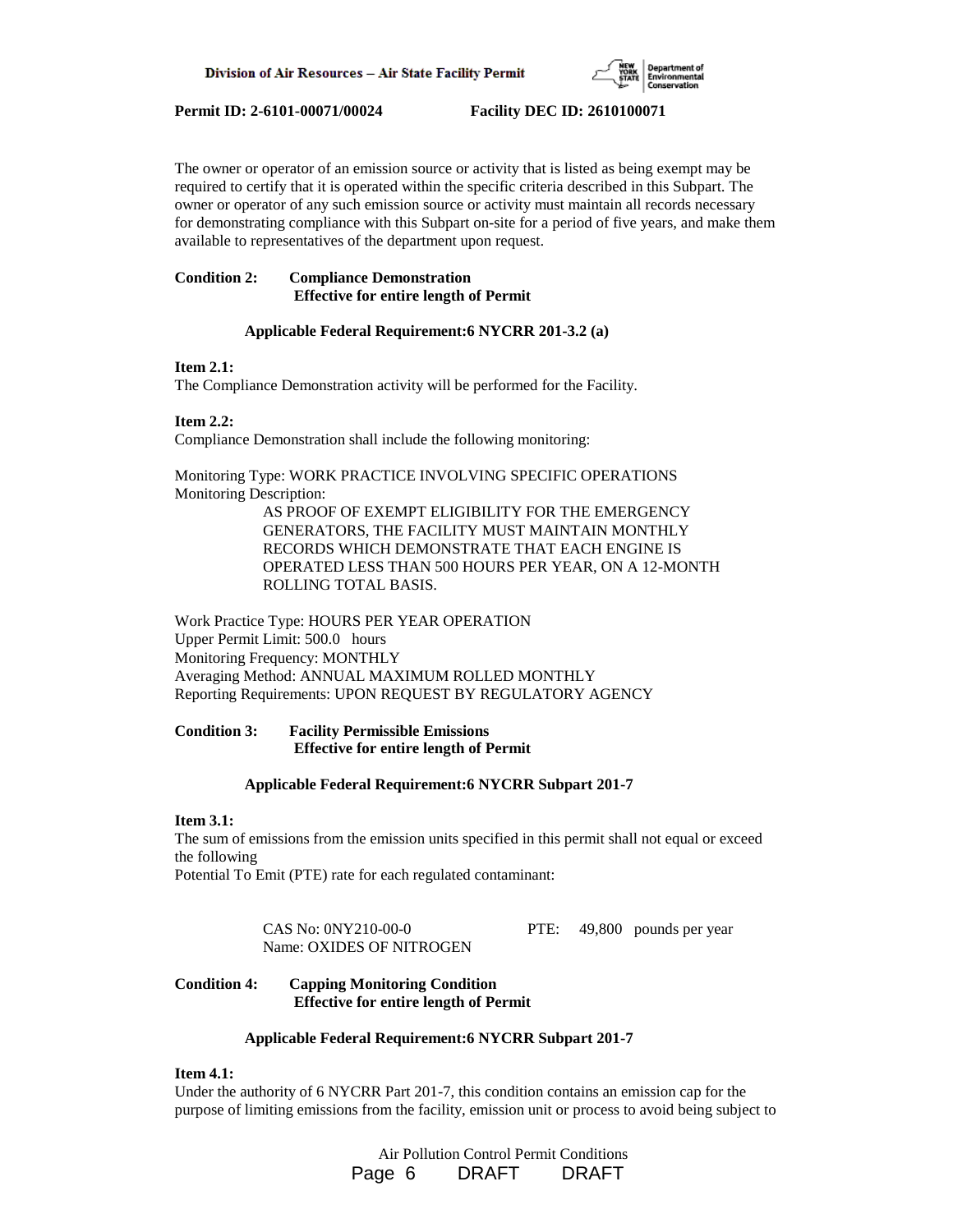

the following applicable requirement(s) that the facility, emission unit or process would otherwise be subject to:

> 6 NYCRR Subpart 201-6 6 NYCRR Subpart 231-2

## **Item 4.2:**

Operation of this facility shall take place in accordance with the approved criteria, emission limits, terms, conditions and standards in this permit.

# **Item 4.3:**

The owner or operator of the permitted facility must maintain all required records on-site for a period of five years and make them available to representatives of the Department upon request. Department representatives must be granted access to any facility regulated by this Subpart, during normal operating hours, for the purpose of determining compliance with this and any other state and federal air pollution control requirements, regulations or law.

# **Item 4.4:**

On an annual basis, unless otherwise specified below, beginning one year after the granting of an emissions cap, the responsible official shall provide a certification to the Department that the facility has operated all emission units within the limits imposed by the emission cap. This certification shall include a brief summary of the emissions subject to the cap for that time period and a comparison to the threshold levels that would require compliance with an applicable requirement.

## **Item 4.5:**

The emission of pollutants that exceed the applicability thresholds for an applicable requirement, for which the facility has obtained an emissions cap, constitutes a violation of Part 201 and of the Act.

#### **Item 4.6:**

The Compliance Demonstration activity will be performed for the Facility.

 Regulated Contaminant(s): CAS No: 0NY210-00-0 OXIDES OF NITROGEN

# **Item 4.7:**

Compliance Demonstration shall include the following monitoring:

Capping: Yes

# Monitoring Type: MONITORING OF PROCESS OR CONTROL DEVICE PARAMETERS AS SURROGATE

Monitoring Description:

 The facility owner or operator shall limit emissions of Oxides of Nitrogen (NOx) to less than 49,800 pounds (24.9 tons) per year on a rolling 12-month total basis.

 In order to demonstrate compliance with this limit the facility owner or operator shall maintain a record of the quantity of each fuel fired at the facility on a monthly basis.

 The facility owner or operator shall calculate monthly and rolling 12-month total NOx emissions (including exempt sources) using the

> Air Pollution Control Permit Conditions Page 7 DRAFT DRAFT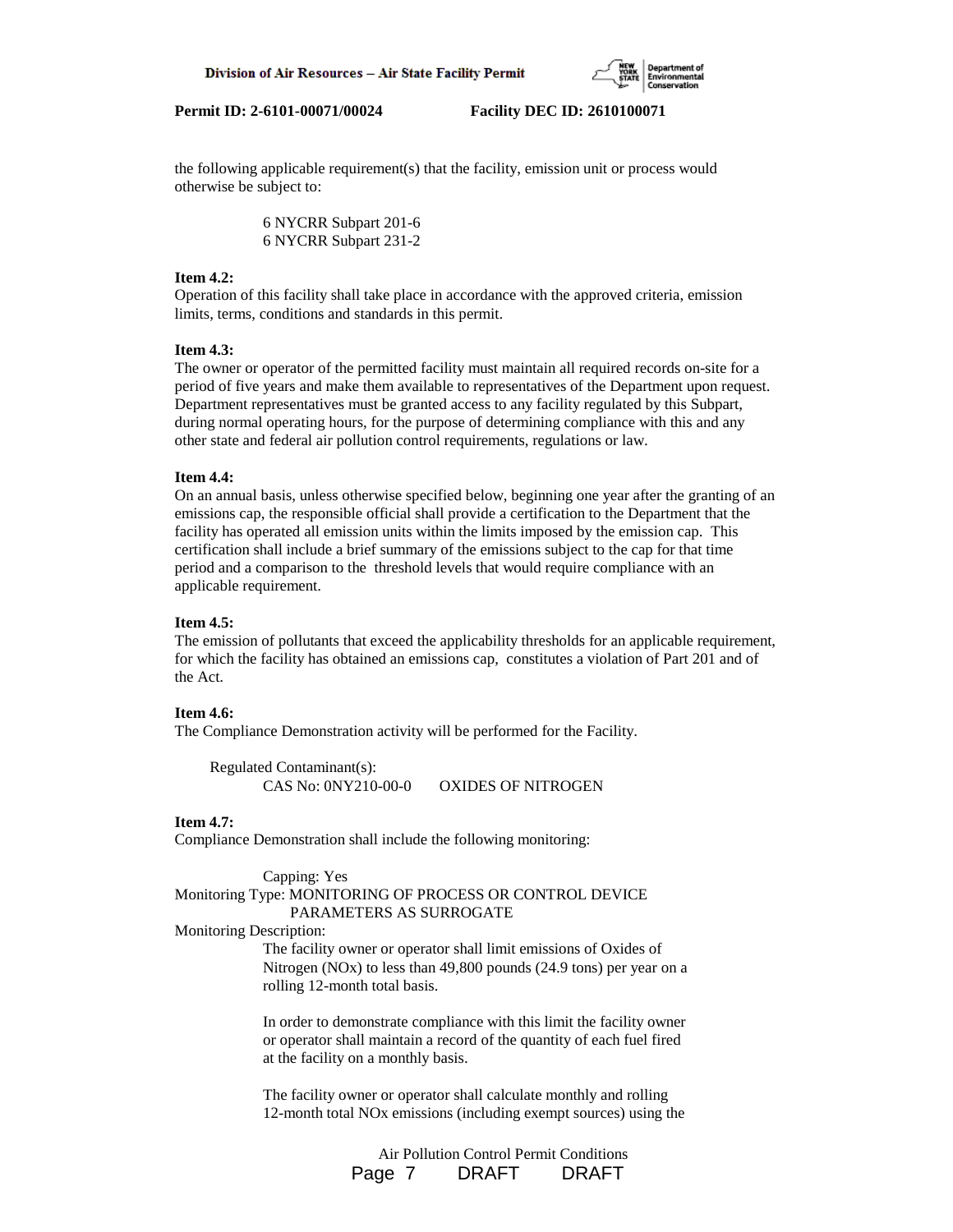following formula:

 $(A \times E1) + (B \times E2) + (C \times E3) + (D \times E4) + (E \times E5) + (F \times E6) =$ monthly NOx emissions (pounds)

Where:

 $A =$ The latest AP-42 emission factor for natural gas fired in vaporizers, in lb/mmscf;

 $E1 =$  Monthly total natural gas fired in vaporizers, in mmscf;  $B =$  The latest facility specific emission rate (Stack Test of 8/25/2003), 1,420 lb/mmscf;

 $E2 =$  Monthly total natural gas fired in 300 kW engine generator, in mmscf;

 $C =$ The latest AP-42 emission factor for natural gas fired in 195 bhp existing CNG engines, in lb/mmscf;

 $E3 =$  Monthly total natural gas fired in 195 bhp existing CNG engines, in mmscf;

 $D =$ The latest AP-42 emission factor for natural gas fired in exempt boilers, chillers and process heaters, in lb/mmscf;

 E4 = Monthly total natural gas fired in exempt boilers, chillers and process heaters, in mmscf;

 $E =$ The latest AP-42 emission factor for natural gas fired in exempt emergency portable generator, in lb/mmscf;

 $E5 =$  Monthly total natural gas fired in exempt emergency portable generator, in mmscf;

 $F =$ The latest AP-42 emission factor for distillate oil fired in exempt and trivial activity equipment, in lb/gal;

 $E6 =$  Monthly total distillate oil fired in exempt and trivial activity equipment, in gal.

 The facility owner or operator shall maintain a record of each monthly and rolling 12-month total calculation performed pursuant to this condition and all data used when making the calculation.

 All records kept pursuant to this condition shall be maintained at the facility for a period of at least five years and must be provided to the Department upon request.

 The facility owner or operator shall prepare and submit an annual capping certification to the Department. Each certification shall contain the monthly and rolling 12-month total NOx emissions calculated pursuant to this condition. In addition, the report shall contain a summary of the data used to perform the calculations.

Parameter Monitored: OXIDES OF NITROGEN Upper Permit Limit: 24.9 tons per year Monitoring Frequency: MONTHLY Averaging Method: ANNUAL MAXIMUM ROLLED MONTHLY Reporting Requirements: ANNUALLY (CALENDAR) Reports due 30 days after the reporting period. Subsequent reports are due every 12 calendar month(s).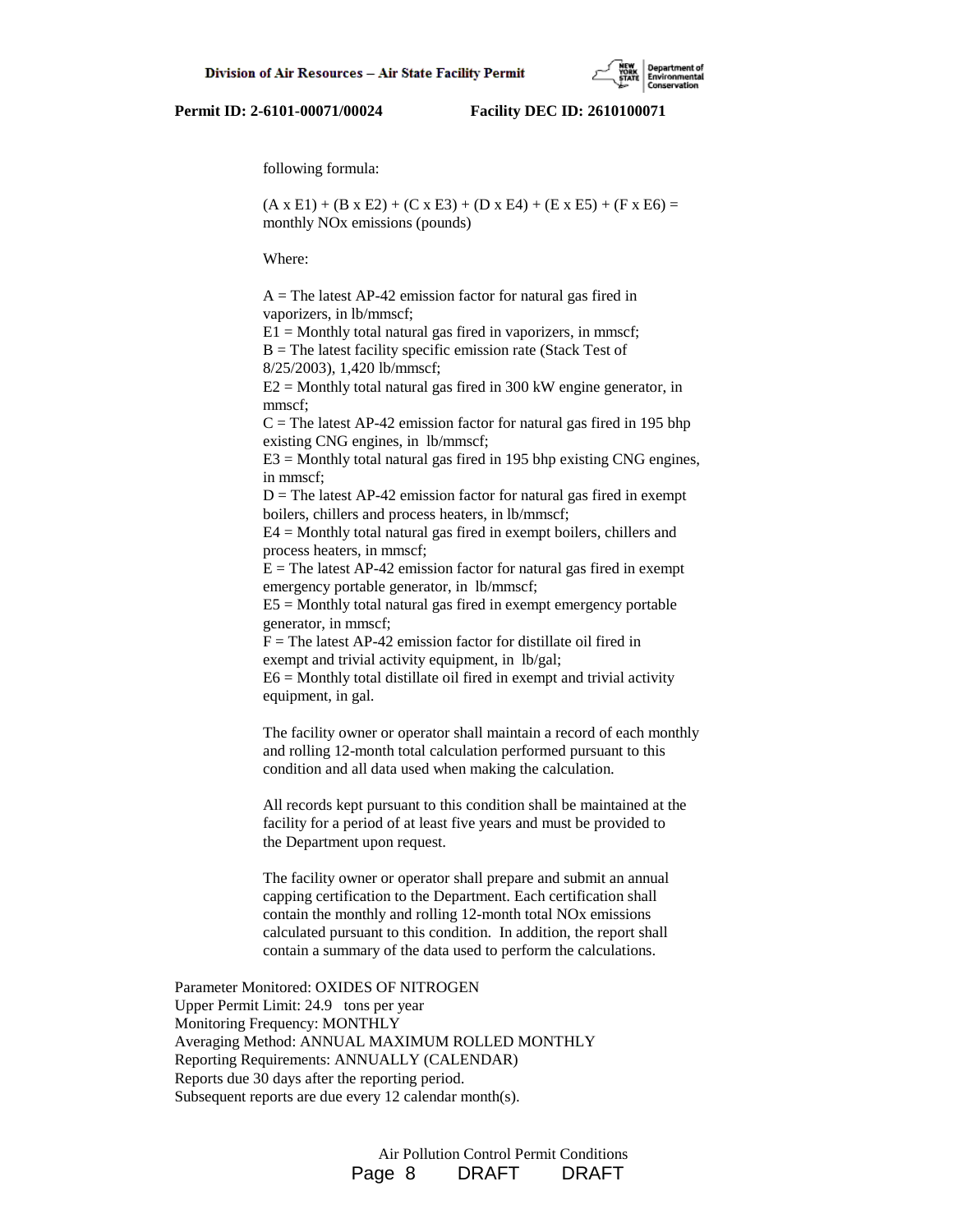

# **Condition 5: Visible Emissions Limited Effective for entire length of Permit**

# **Applicable Federal Requirement:6 NYCRR 211.2**

### **Item 5.1:**

Except as permitted by a specific part of this Subchapter and for open fires for which a restricted burning permit has been issued, no person shall cause or allow any air contamination source to emit any material having an opacity equal to or greater than 20 percent (six minute average) except for one continuous six-minute period per hour of not more than 57 percent opacity.

# **Condition 6: Compliance Demonstration Effective for entire length of Permit**

### **Applicable Federal Requirement:6 NYCRR 225-1.2 (d)**

# **Item 6.1:**

The Compliance Demonstration activity will be performed for the Facility.

### **Item 6.2:**

Compliance Demonstration shall include the following monitoring:

# Monitoring Type: WORK PRACTICE INVOLVING SPECIFIC OPERATIONS Monitoring Description:

 Owners or operators of emission sources that fire distillate oil are limited to a 0.0015 percent sulfur content by weight of the fuel. Compliance with the sulfur-in-fuel limitation is based on fuel vendor receipts. All fuel vendor receipts must be maintained on site or at a Department approved alternative location for a minimum of five years.

 Note - Process sources and incinerators must comply with the above requirements on or after July 1, 2023.

Work Practice Type: PARAMETER OF PROCESS MATERIAL Process Material: DISTILLATES - NUMBER 1 AND NUMBER 2 OIL Parameter Monitored: SULFUR CONTENT Upper Permit Limit: 0.0015 percent by weight Monitoring Frequency: PER DELIVERY Averaging Method: MAXIMUM - NOT TO BE EXCEEDED AT ANY TIME (INSTANTANEOUS/DISCRETE OR GRAB) Reporting Requirements: UPON REQUEST BY REGULATORY AGENCY

# **Condition 7: Compliance Demonstration Effective for entire length of Permit**

# **Applicable Federal Requirement:6 NYCRR 227-1.4 (a)**

#### **Item 7.1:**

The Compliance Demonstration activity will be performed for the Facility.

# **Item 7.2:**

Compliance Demonstration shall include the following monitoring:

 Air Pollution Control Permit Conditions Page 9 DRAFT DRAFT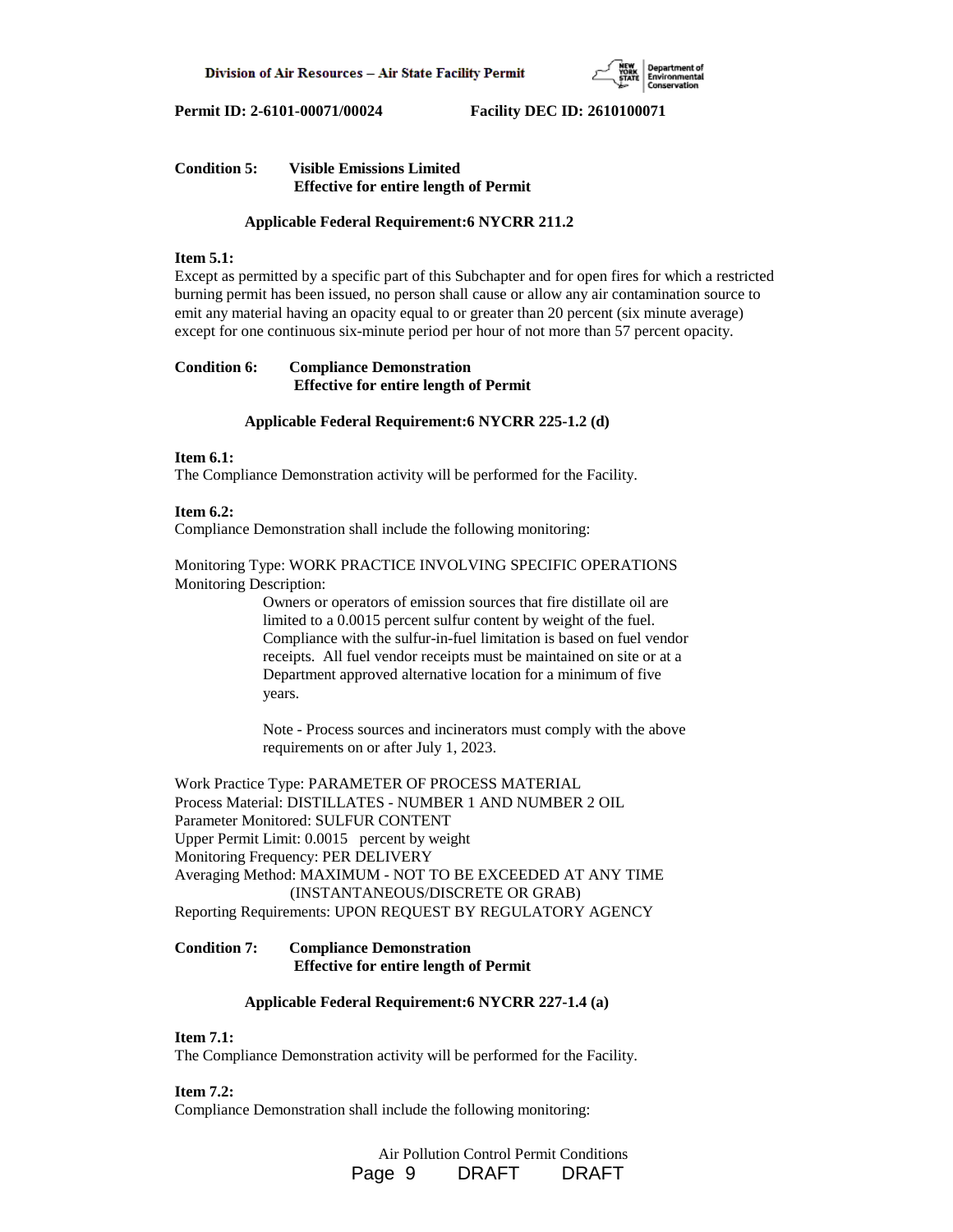

### Monitoring Type: MONITORING OF PROCESS OR CONTROL DEVICE PARAMETERS AS SURROGATE

Monitoring Description:

 No owner or operator of a stationary combustion installation subject to this Subpart shall operate an emission source which exhibits greater than 20 percent opacity (based on a six minute average), except for one 6 minute period per hour of not more than 27 percent opacity. The owner or operator will conduct a Method 9 test annually. A report of the results of the test will be submitted to the Department within 30 days of the completion of the Method 9 test. All records generated by the permittee must be maintained at the facility or at an alternative location approved by the Department for a minimum of five years.

Parameter Monitored: OPACITY Upper Permit Limit: 20 percent Reference Test Method: 40 CFR 60, Appendix A, Method 9 Monitoring Frequency: ANNUALLY Averaging Method: 6-MINUTE AVERAGE (METHOD 9) Reporting Requirements: AS REQUIRED - SEE MONITORING DESCRIPTION

# **Condition 8: Applicability Effective for entire length of Permit**

#### **Applicable Federal Requirement:40CFR 60, NSPS Subpart JJJJ**

#### **Item 8.1:**

Facilities that have stationary spark ignition internal combustion engines must comply with applicable portions of 40 CFR 60 subpart JJJJ.

**Condition 9: Applicability Effective for entire length of Permit**

## **Applicable Federal Requirement:40CFR 63, Subpart JJJJJJ**

#### **Item 9.1:**

Facilities that are area sources of HAP with industrial, commercial, or institutional boilers must comply with applicable portions of 40 CFR 63 JJJJJJ.

# **Condition 10: Engines at Area sources of HAP Effective for entire length of Permit**

# **Applicable Federal Requirement:40CFR 63, Subpart ZZZZ**

# **Item 10.1:**

Internal combustion engines, constructed or re-constructed on or after June 12, 2006, that meet the requirements of 40 CFR 60 Subpart IIII or Subpart JJJJ meet the requirements of 40 CFR 63 Subpart ZZZZ.

> Air Pollution Control Permit Conditions Page 10 DRAFT DRAFT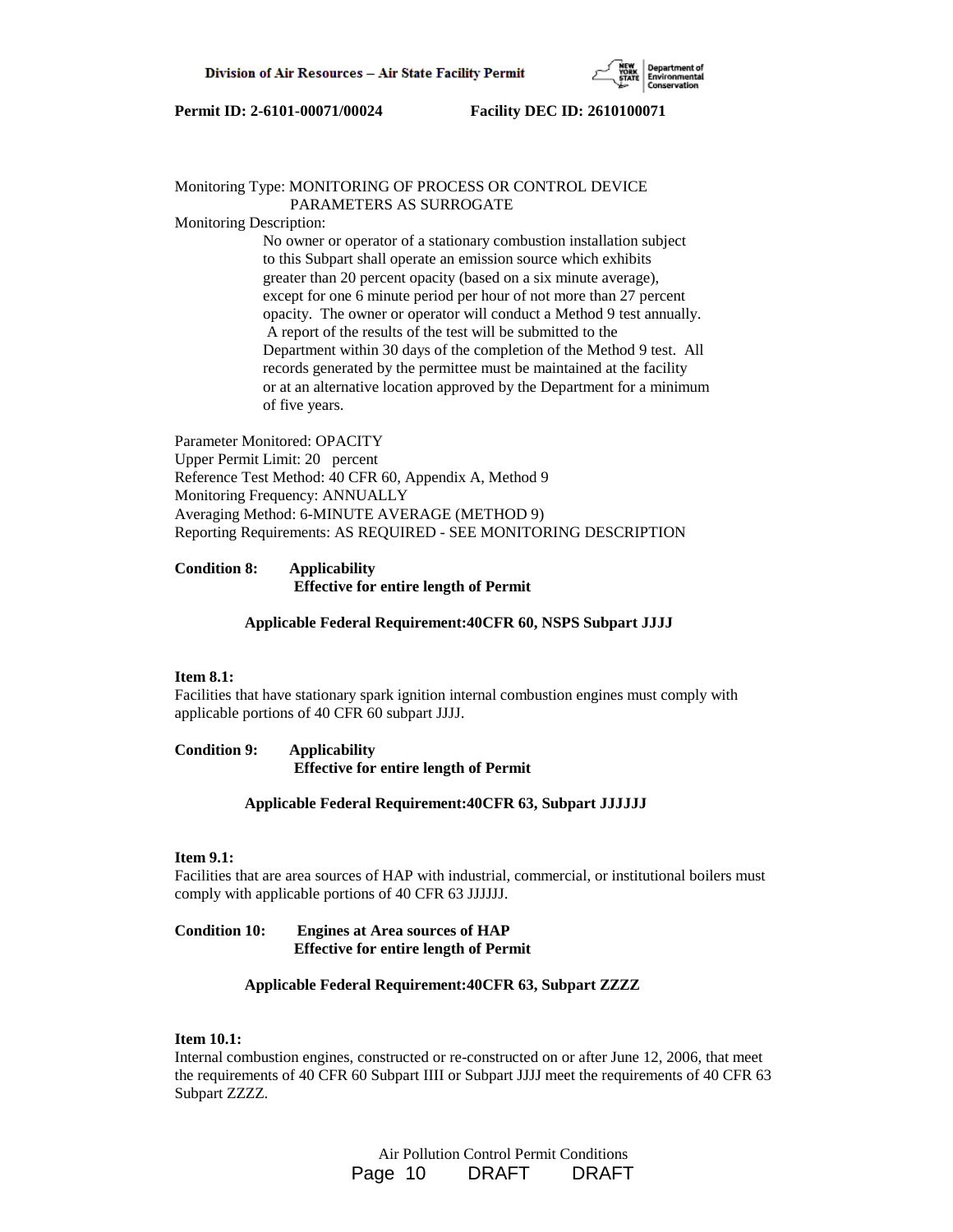

# **\*\*\*\* Emission Unit Level \*\*\*\***

**Condition 11: Compliance Demonstration Effective for entire length of Permit**

#### **Applicable Federal Requirement:6 NYCRR 228-1.4 (b) (4) (ii)**

# **Item 11.1:**

The Compliance Demonstration activity will be performed for:

| Emission Unit: U-MTOP1 |                               |
|------------------------|-------------------------------|
| Process: PP1           | <b>Emission Source: ESMO1</b> |

 Regulated Contaminant(s): CAS No: 0NY998-00-0 VOC

### **Item 11.2:**

Compliance Demonstration shall include the following monitoring:

# Monitoring Type: MONITORING OF PROCESS OR CONTROL DEVICE PARAMETERS AS SURROGATE

Monitoring Description:

 A facility operating a Miscellaneous Metal Parts Coatings coating line may not use coatings with VOC contents, as applied, which exceed the appropriate limits specified in Table B4 of 6 NYCRR Subpart 228-1.4(b)(4). The units in Table B4 are in terms of pounds of VOC per gallon of coating (minus water and excluded compounds) at application. Sampling and testing of any coating to confirm VOC content compliance must be performed in a manor directed by and at the request of the Department.

 For miscellaneous metal parts coating the following types of coatings and coating operations are exempt from the VOC content limits of table B4:

- (a) stencil coating;
- (b) safety-indicating coatings;
- (c) solid-film lubricants;

(d) electric-insulating and thermal-conducting coatings;

(e) magnetic data storage disk coatings; and

(f) plastic extruded into metal parts to form a coating.

Parameter Monitored: VOC CONTENT Upper Permit Limit: 3.5 pounds of VOC per pound of coating Monitoring Frequency: AS REQUIRED - SEE PERMIT MONITORING DESCRIPTION

> Air Pollution Control Permit Conditions Page 11 DRAFT DRAFT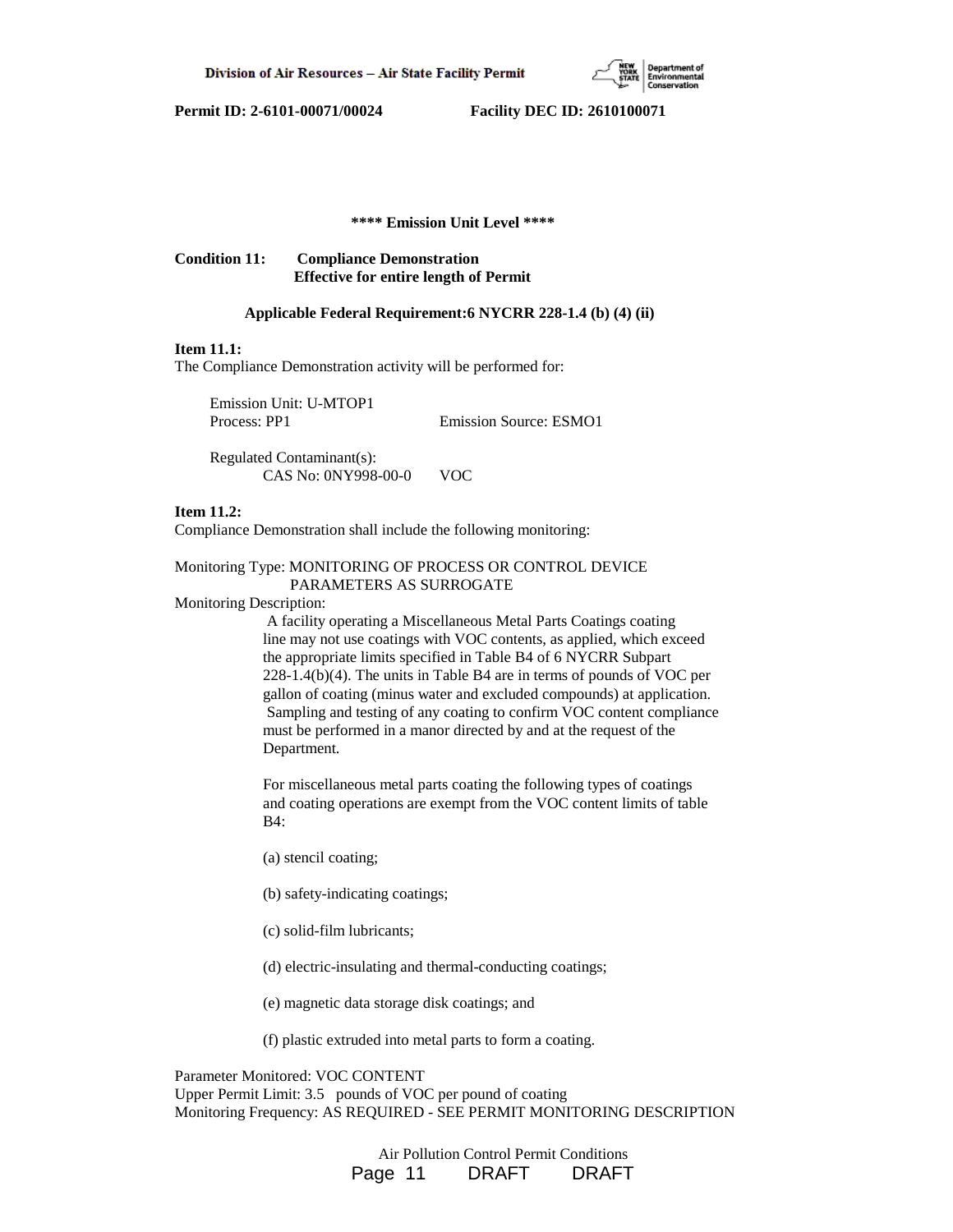

Averaging Method: AVERAGING METHOD - SEE MONITORING DESCRIPTION Reporting Requirements: AS REQUIRED - SEE MONITORING DESCRIPTION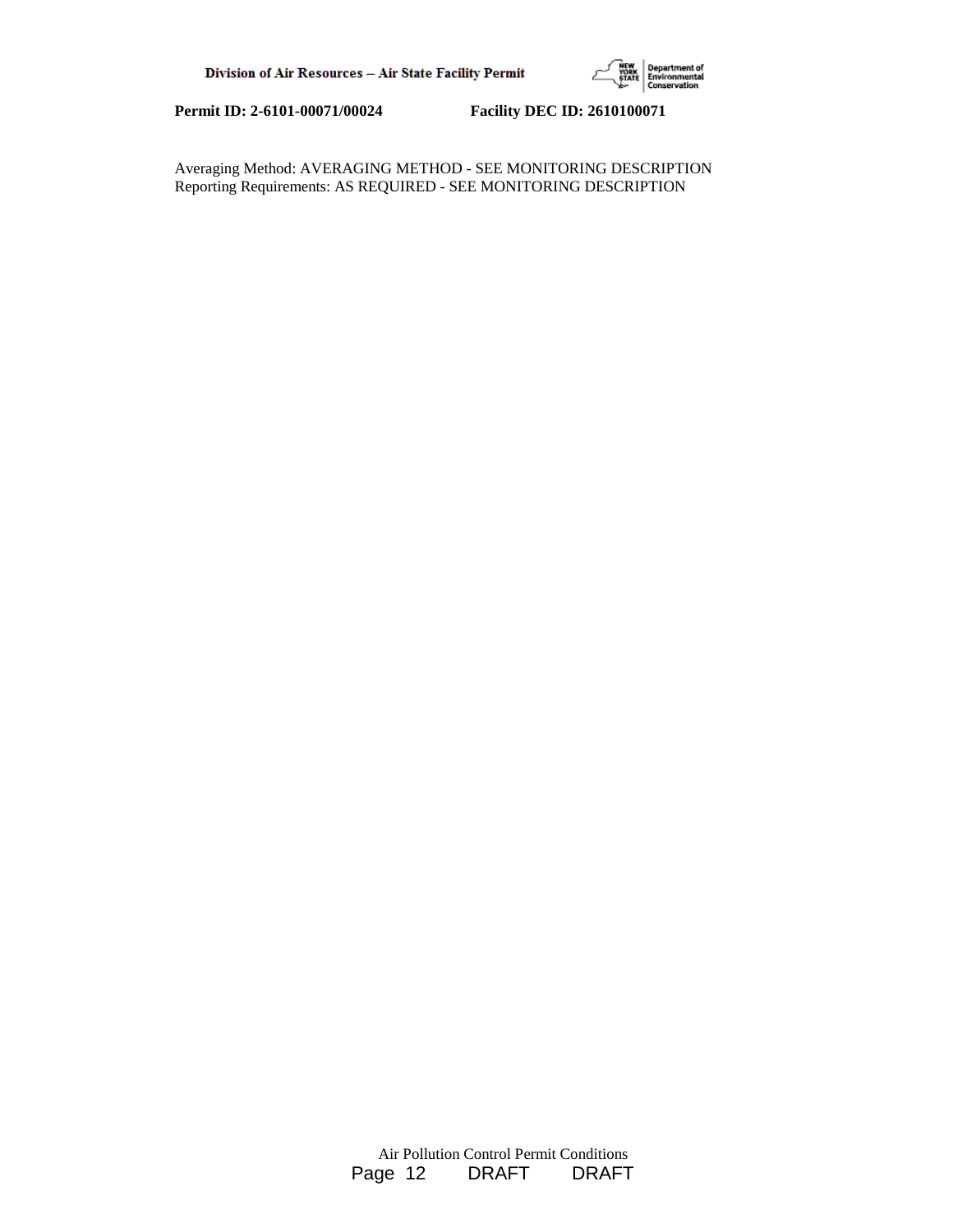# **STATE ONLY ENFORCEABLE CONDITIONS \*\*\*\* Facility Level \*\*\*\***

#### **NOTIFICATION OF GENERAL PERMITTEE OBLIGATIONS**

**This section contains terms and conditions which are not federally enforceable. Permittees may also have other obligations under regulations of general applicability**

#### **Item A: Emergency Defense - 6 NYCRR 201-1.5**

 An emergency, as defined in 6 NYCRR subpart 201-2, constitutes an affirmative defense to penalties sought in an enforcement action brought by the department for noncompliance with emissions limitations or permit conditions for all facilities in New York State.

 (a) The affirmative defense of emergency shall demonstrate, through properly signed, contemporaneous operating logs, or other relevant evidence that:

 (1) an emergency occurred and that the facility owner or operator can identify the cause(s) of the emergency;

 (2) the equipment at the facility was being properly operated and maintained;

 (3) during the period of the emergency the facility owner or operator took all reasonable steps to minimize the levels of emissions that exceeded the emission standards, or other requirements in the permit; and

 (4) the facility owner or operator notified the department within two working days after the event occurred. This notice must contain a description of the emergency, any steps taken to mitigate emissions, and any corrective actions taken.

 (b) In any enforcement proceeding, the facility owner or operator seeking to establish the occurrence of an emergency has the burden of proof.

 (c) This provision is in addition to any emergency or malfunction provision contained in any applicable requirement.

### Item B: **Public Access to Recordkeeping for Facilities With State Facility Permits - 6 NYCRR 201-1.10 (a)**

 Where facility owners and/or operators keep records pursuant to compliance with the requirements of 6 NYCRR Subpart 201-5.4, and/or the emission capping requirements of 6 NYCRR Subpart 201-7, the Department will make such records available to the public upon request in accordance with 6 NYCRR Part 616 - Public Access to Records. Facility owners and/or operators must submit the records required to comply with the request within sixty working days of written notification by the Department.

# Item C: **General Provisions for State Enforceable Permit Terms and Condition - 6 NYCRR Part 201-5**

 Air Pollution Control Permit Conditions Page 13 DRAFT DRAFT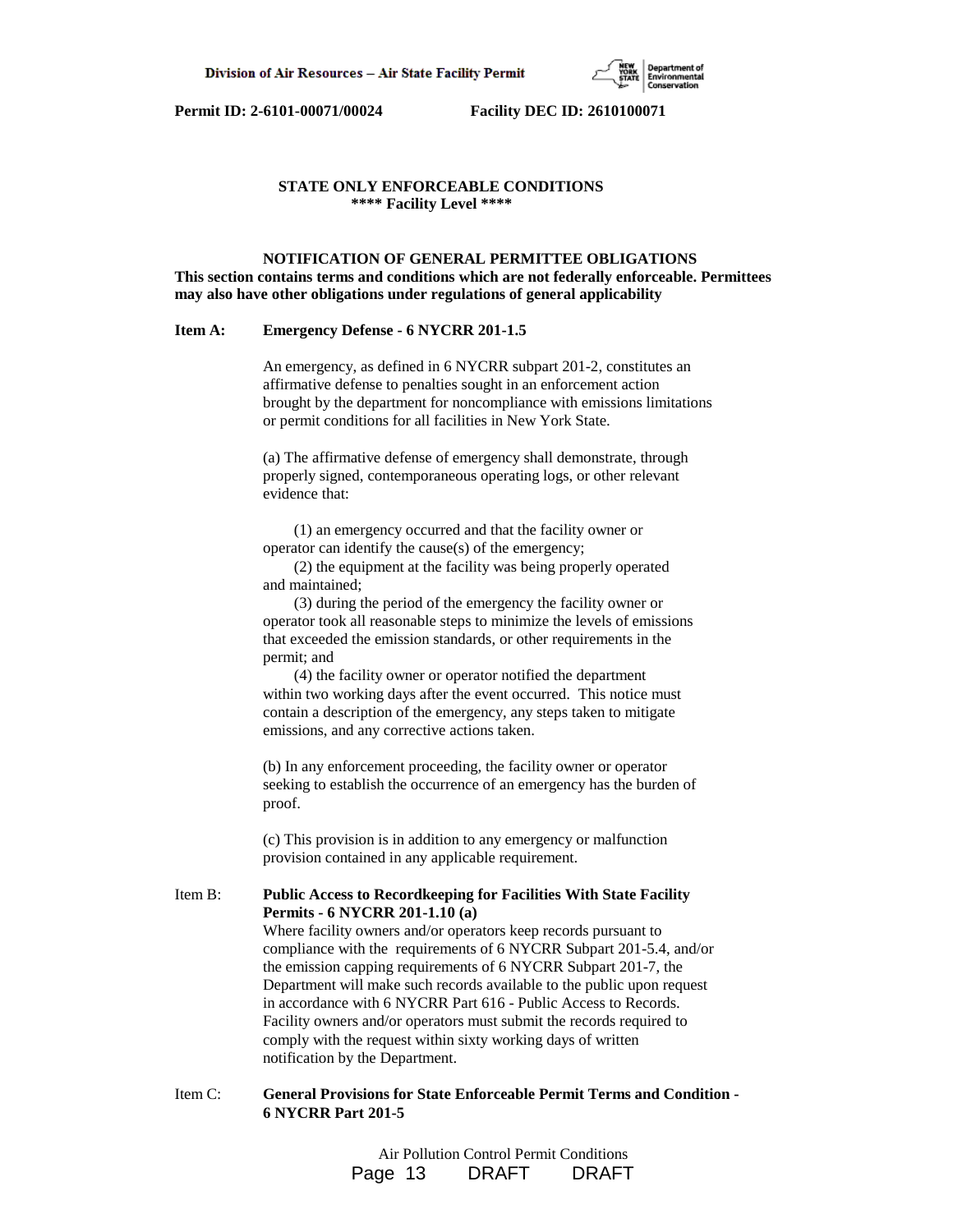

 Any person who owns and/or operates stationary sources shall operate and maintain all emission units and any required emission control devices in compliance with all applicable Parts of this Chapter and existing laws, and shall operate the facility in accordance with all criteria, emission limits, terms, conditions, and standards in this permit. Failure of such person to properly operate and maintain the effectiveness of such emission units and emission control devices may be sufficient reason for the Department to revoke or deny a permit.

 The owner or operator of the permitted facility must maintain all required records on-site for a period of five years and make them available to representatives of the Department upon request. Department representatives must be granted access to any facility regulated by this Subpart, during normal operating hours, for the purpose of determining compliance with this and any other state and federal air pollution control requirements, regulations or law.

# **STATE ONLY APPLICABLE REQUIREMENTS The following conditions are state only enforceable.**

## **Condition 12: Contaminant List Effective for entire length of Permit**

#### **Applicable State Requirement:ECL 19-0301**

# **Item 12.1:**

Emissions of the following contaminants are subject to contaminant specific requirements in this permit(emission limits, control requirements or compliance monitoring conditions).

> CAS No: 0NY210-00-0 Name: OXIDES OF NITROGEN

 CAS No: 0NY998-00-0 Name: VOC

**Condition 13: Malfunctions and Start-up/Shutdown Activities Effective for entire length of Permit**

 **Applicable State Requirement:6 NYCRR 201-1.4**

# **Item 13.1:**

(a) The facility owner or operator shall take all necessary and appropriate actions to prevent the emission of air pollutants that result in contravention of any applicable emission standard during periods of start-up, shutdown, or malfunction.

(b) The facility owner or operator shall compile and maintain records of all equipment maintenance and start-up/shutdown activities when they are expected to result in an exceedance of any applicable emission standard, and shall submit a report of such activities to the department when required by a permit condition or upon request by the department. Such reports

> Air Pollution Control Permit Conditions Page 14 DRAFT DRAFT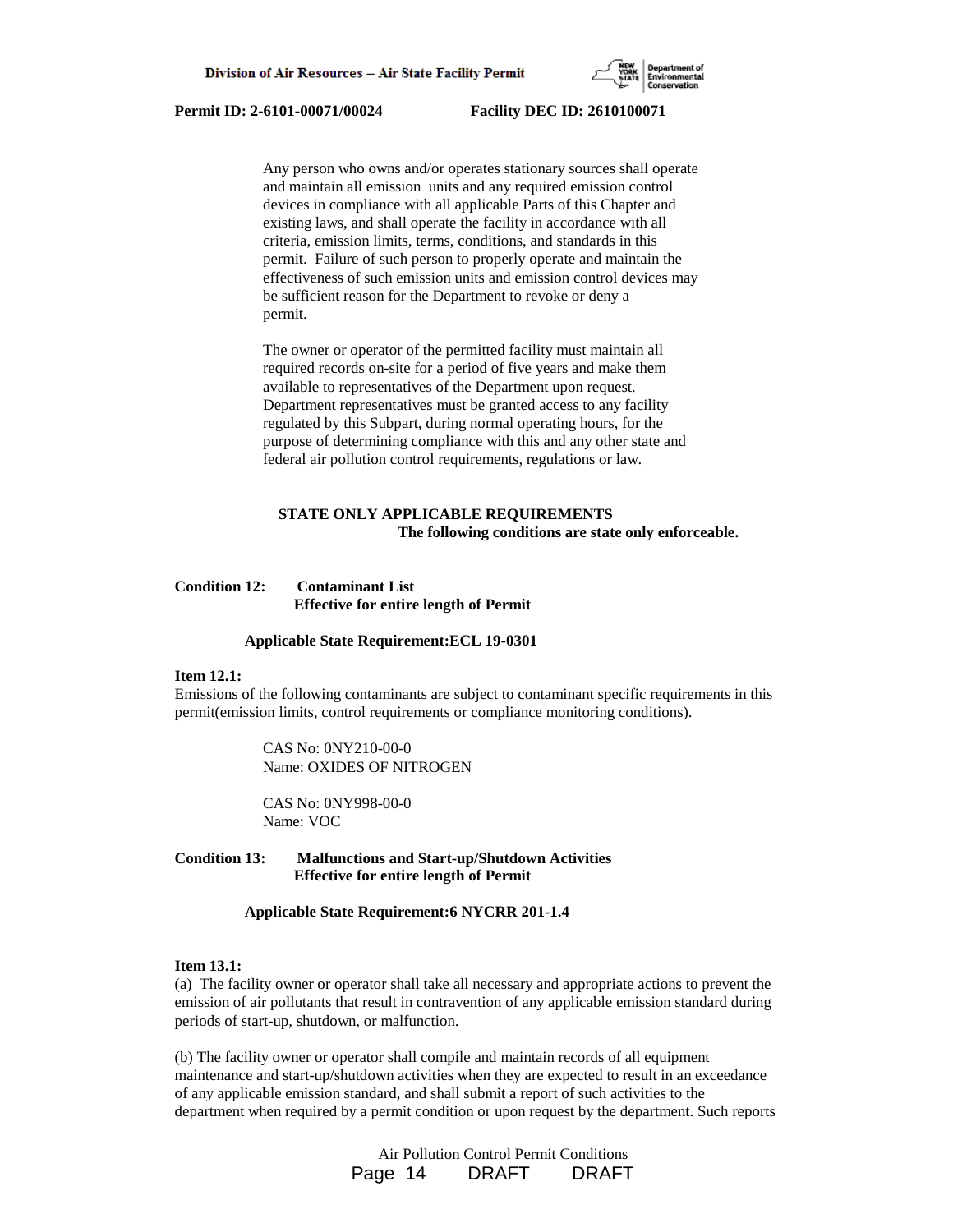

shall state whether an exceedence occurred and if it was unavoidable, include the time, frequency and duration of the exceedence, and an estimate of the emission rates of any air contaminants released. Such records shall be maintained for a period of at least five years and made available for review to department representatives upon request. Facility owners or operators subject to continuous monitoring and quarterly reporting requirements need not submit additional reports of exceedences to the department.

(c) In the event that air contaminant emissions exceed any applicable emission standard due to a malfunction, the facility owner or operator shall notify the department as soon as possible during normal working hours, but not later than two working days after becoming aware that the malfunction occurred. In addition, the facility owner or operator shall compile and maintain a record of all malfunctions. Such records shall be maintained at the facility for a period of at least five years and must be made available to the department upon request. When requested by the department, the facility owner or operator shall submit a written report to the department describing the malfunction, the corrective action taken, the air contaminants emitted, and the resulting emission rates and/or opacity.

(d) The department may also require the facility owner or operator to include, in reports described under Subdivisions (b) and (c) of this Section, an estimate of the maximum ground level concentration of each air contaminant emitted and the effect of such emissions.

(e) A violation of any applicable emission standard resulting from start-up, shutdown, or malfunction conditions at a permitted or registered facility may not be subject to an enforcement action by the department and/or penalty if the department determines, in its sole discretion, that such a violation was unavoidable. The actions and recordkeeping and reporting requirements listed above must be adhered to in such circumstances.

# **Condition 14: Emission Unit Definition Effective for entire length of Permit**

#### **Applicable State Requirement:6 NYCRR Subpart 201-5**

# **Item 14.1:**

The facility is authorized to perform regulated processes under this permit for: Emission Unit: 0-U534A

Emission Unit Description:

 Engine Generator #1, natural gas-fired engine driving a 300 kW generator to supply on-site power for LNG Facility and process heat.

Building(s): LNG CONTRO

# **Item 14.2:**

The facility is authorized to perform regulated processes under this permit for: Emission Unit: 0-U534B

Emission Unit Description:

 Engine Generator #2, natural gas-fired engine driving a 300 kW generator to supply on-site power for the LNG Facility and process heat.

Building(s): LNG CONTRO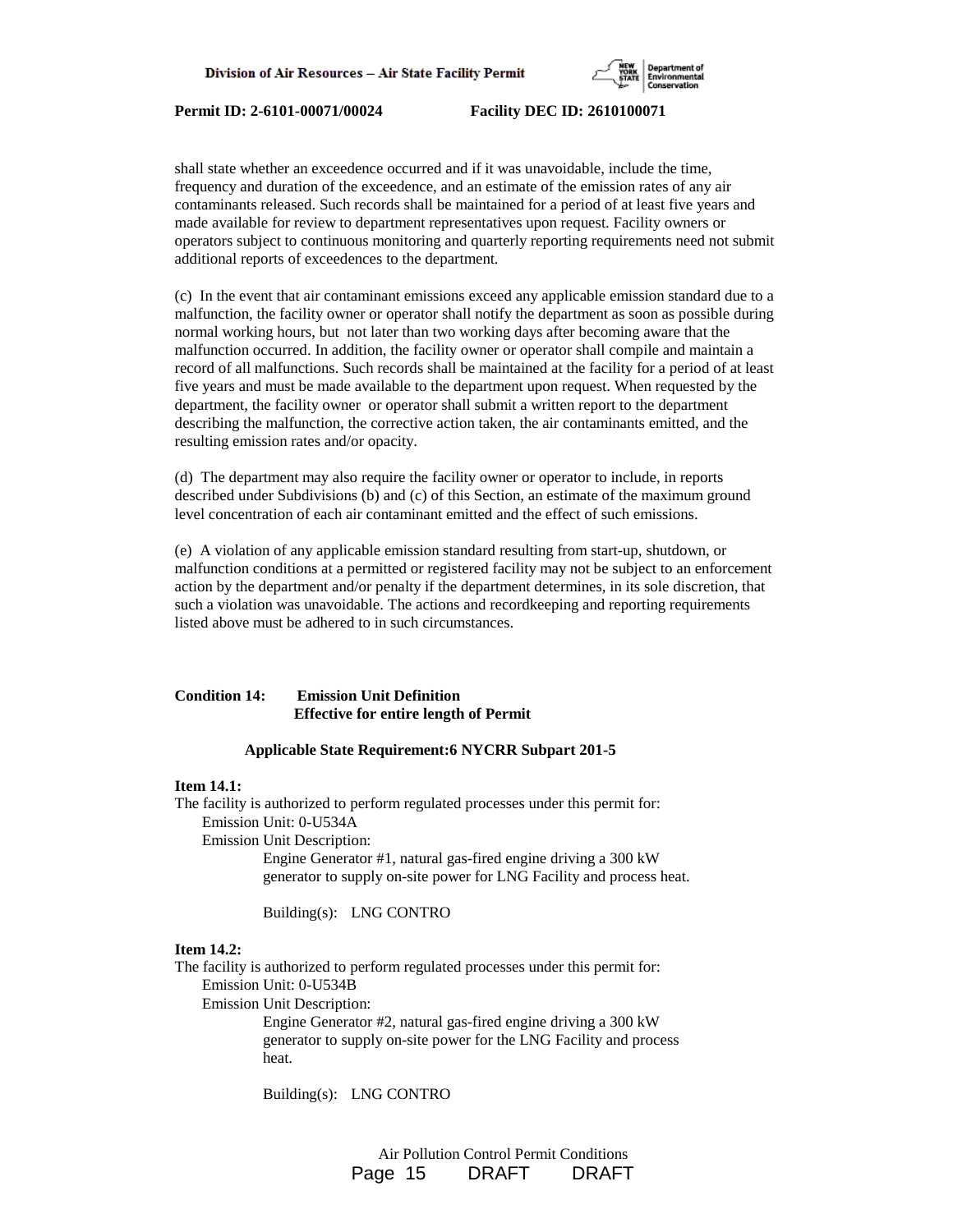

#### **Item 14.3:**

The facility is authorized to perform regulated processes under this permit for:

Emission Unit: 0-U534C

Emission Unit Description:

 Engine Generator #3, natural gas-fired engine driving a 300 kW generator to supply on-site power to LNG Facility and process heat.

Building(s): LNG CONTRO

#### **Item 14.4:**

The facility is authorized to perform regulated processes under this permit for:

Emission Unit: U-7404A

Emission Unit Description:

 This emission unit (also called vaporizer #7) is a boiler designed to vaporize liquefied natural gas (LNG). LNG is circulated in a series of heat-exchanger tubes, immersed in a water tank heated by natural gas fired burners. Exhaust is through a single stack.

Building(s): VAPOR #7

# **Item 14.5:**

The facility is authorized to perform regulated processes under this permit for:

Emission Unit: U-7404B

Emission Unit Description:

 This emission unit (also called vaporizer #8) is a boiler designed to vaporize liquefied natural gas (LNG). LNG is circulated in a series of heat-exchanger tubes, immersed in a water tank heated by natural gas fired burners. Exhaust is through a single stack.

Building(s): VAPOR #8

#### **Item 14.6:**

The facility is authorized to perform regulated processes under this permit for:

Emission Unit: U-7404C

Emission Unit Description:

 This emission unit (also called vaporizer #9) is a boiler designed to vaporize liquefied natural gas (LNG). LNG is circulated in a series of heat-exchanger tubes, immersed in a water tank heated by natural gas fired burners. Exhaust is through a single stack.

Building(s): VAPOR #9

# **Item 14.7:**

The facility is authorized to perform regulated processes under this permit for: Emission Unit: U-7404D

Emission Unit Description:

 This emission unit (also called vaporizer #10) is a boiler designed to vaporize liquefied natural gas (LNG). LNG is circulated in a series of heat-exchanger tubes, immersed in a water tank heated by natural gas fired burners. Exhaust is through a single stack.

Building(s): VAPOR #10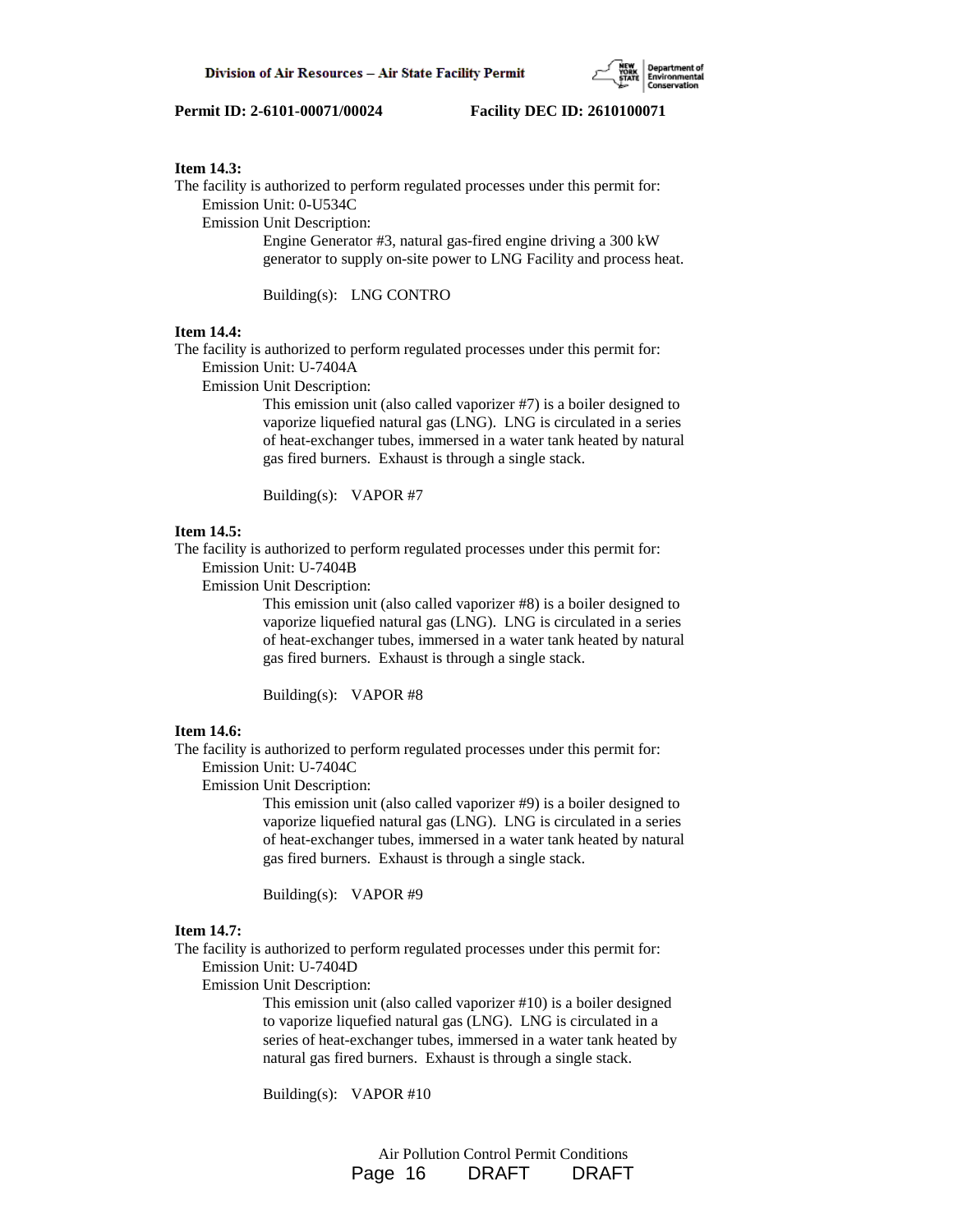#### **Item 14.8:**

The facility is authorized to perform regulated processes under this permit for:

Emission Unit: U-7404E

Emission Unit Description:

 This emission unit (also called New Vaporizer 11) is a boiler designed to vaporize liquefied natural gas (LNG). LNG is circulated is a series of heat exchanger tubes, immersed in a water tank heated by natural gas fired burners. Exhaust is through a single stack. Nox emissions are controlled through water injection into the combustion chamber.

Building(s): VAPOR #11

# **Item 14.9:**

The facility is authorized to perform regulated processes under this permit for:

Emission Unit: U-7404F

Emission Unit Description:

 This emission unit (also called New Vaporizer 12) is a boiler designed to vaporize liquefied natural gas (LNG). LNG is circulated is a series of heat exchanger tubes, immersed in a water tank heated by natural gas fired burners. Exhaust is through a single stack. NOx emissions are controlled through water injection into the combustion chamber.

Building(s): VAPOR #12

# **Item 14.10:**

The facility is authorized to perform regulated processes under this permit for: Emission Unit: U-7404G

Emission Unit Description:

 This new emission unit (also called Vaporizer #13) is a vaporizer designed to vaporize liquified natural gas (LNG). It is identical to vaporizer #11. LNG is circulated in a series of heat exchanger tubes, immersed in a water tank heated by natural gas fired burners. Exhaust is through a single stack. NOx emissions are controlled through water injection into the combustion chamber.

Building(s): VAPOR #13

# **Item 14.11:**

The facility is authorized to perform regulated processes under this permit for: Emission Unit: U-7404H

Emission Unit Description:

 This new emission unit (also called Vaporizer #14) is a vaporizer designed to vaporize liquified natural gas (LNG). LNG is circulated in a series of heat exchanger tubes, immersed in a water tank heated by natural gas fired burners. Exhaust is through a single stack. NOx emissions are controlled through water injection into the combustion chamber.

Building(s): VAPOR #14

**Item 14.12:**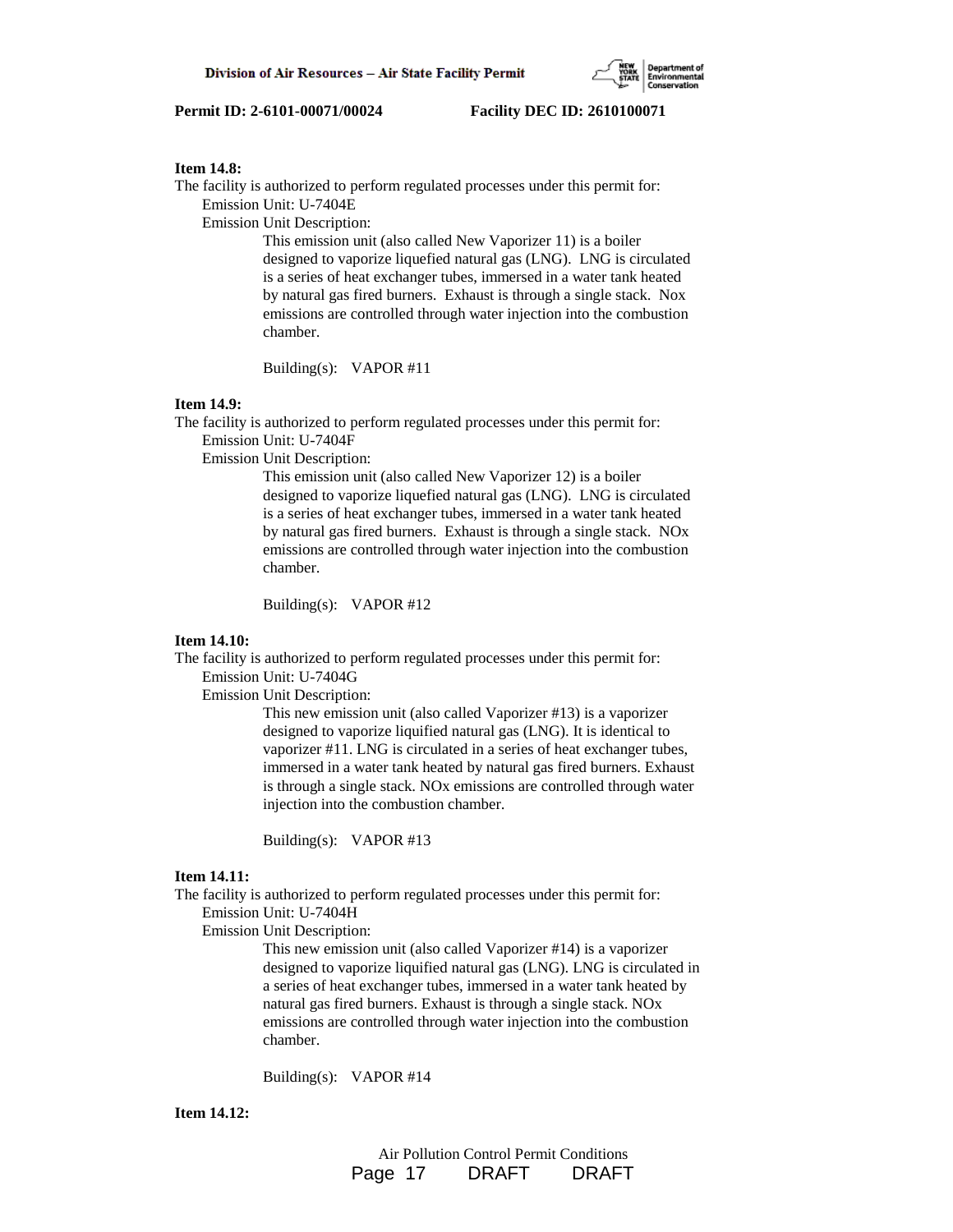

The facility is authorized to perform regulated processes under this permit for: Emission Unit: U-CNG01 Emission Unit Description: This emission unit consists of two Caterpillar gas industrial engines.

Building(s): CNG STAT

# **Item 14.13:**

The facility is authorized to perform regulated processes under this permit for: Emission Unit: U-MTOP1

Emission Unit Description:

 This emission unit is of a manual coating line used to paint refurbished natural gas meters prior to returning them to service. Only complying latex paint (VOC content less than 3.5 lbs/gal) is used. According to letter received by DEC on April 25, 2017, from National Grid, this unit now uses 10 gallons per year of paint.

Building(s): METER OP

# **Condition 15: Renewal deadlines for state facility permits Effective for entire length of Permit**

#### **Applicable State Requirement:6 NYCRR 201-5.2 (c)**

#### **Item 15.1:**

The owner or operator of a facility having an issued state facility permit shall submit a complete application at least 180 days, but not more than eighteen months, prior to the date of permit expiration for permit renewal purposes.

**Condition 16: CLCPA Applicability Effective for entire length of Permit**

## **Applicable State Requirement:6 NYCRR 201-5.3 (c)**

# **Item 16.1:**

Pursuant to The New York State Climate Leadership and Community Protection Act (CLCPA) and Article 75 of the Environmental Conservation Law, emission sources shall comply with regulations to be promulgated by the Department to ensure that by 2030 statewide greenhouse gas emissions are reduced by 40% of 1990 levels, and by 2050 statewide greenhouse gas emissions are reduced by 85% of 1990 levels.

# **Condition 17: Compliance Demonstration Effective for entire length of Permit**

# **Applicable State Requirement:6 NYCRR 201-5.3 (c)**

## **Item 17.1:**

The Compliance Demonstration activity will be performed for the Facility.

#### **Item 17.2:**

 Air Pollution Control Permit Conditions Page 18 DRAFT DRAFT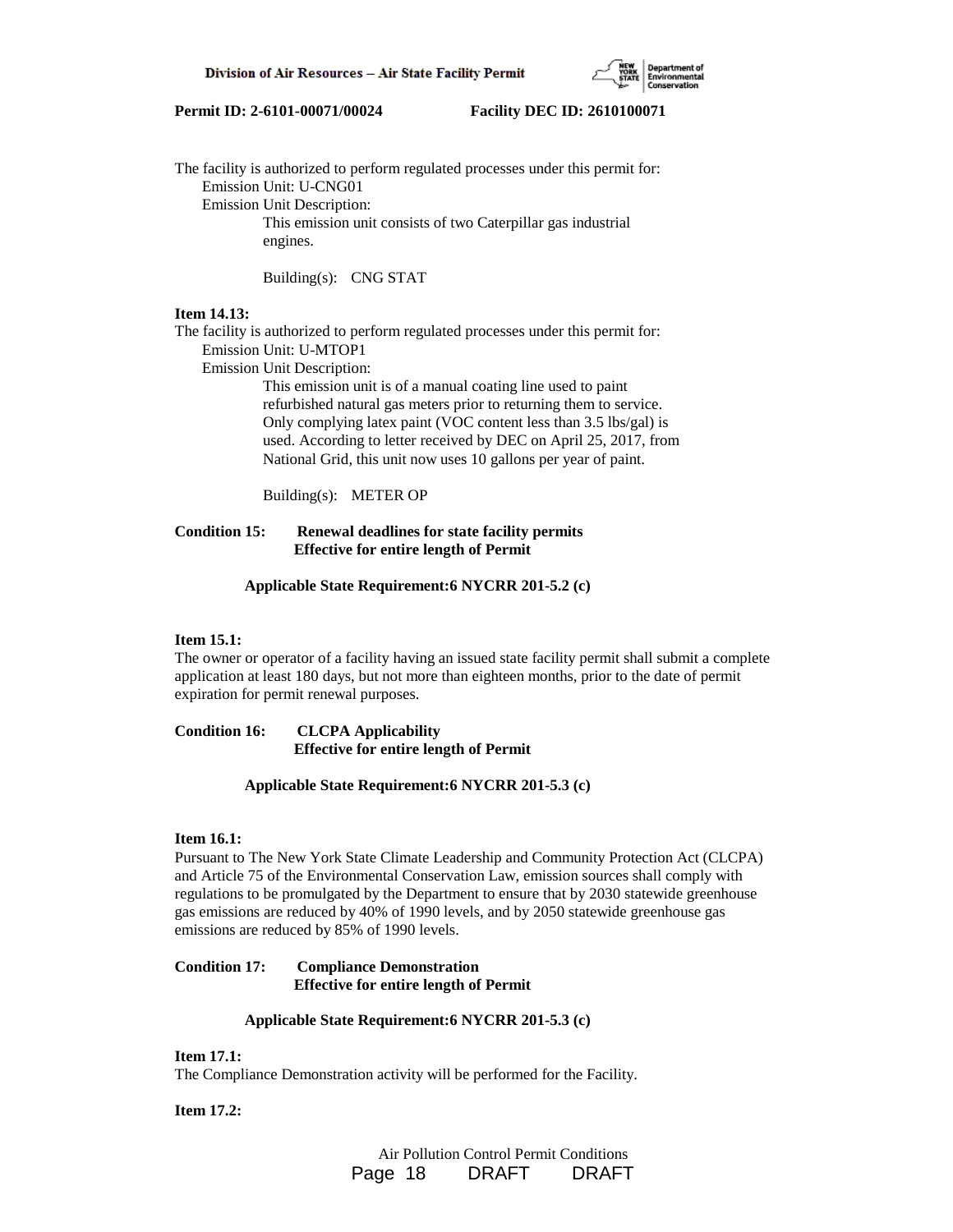

Compliance Demonstration shall include the following monitoring:

# Monitoring Type: RECORD KEEPING/MAINTENANCE PROCEDURES Monitoring Description: Any reports or submissions required by this permit shall be submitted

 to the Regional Air Pollution Control Engineer (RAPCE) at the following address:

 Division of Air Resources NYS Dept. of Environmental Conservation Region 2 47-40 21st St. Long Island City, NY 11101

Monitoring Frequency: AS REQUIRED - SEE PERMIT MONITORING DESCRIPTION Averaging Method: AVERAGING METHOD - SEE MONITORING DESCRIPTION Reporting Requirements: UPON REQUEST BY REGULATORY AGENCY

# **Condition 18: Air pollution prohibited Effective for entire length of Permit**

#### **Applicable State Requirement:6 NYCRR 211.1**

#### **Item 18.1:**

No person shall cause or allow emissions of air contaminants to the outdoor atmosphere of such quantity, characteristic or duration which are injurious to human, plant or animal life or to property, or which unreasonably interfere with the comfortable enjoyment of life or property. Notwithstanding the existence of specific air quality standards or emission limits, this prohibition applies, but is not limited to, any particulate, fume, gas, mist, odor, smoke, vapor, pollen, toxic or deleterious emission, either alone or in combination with others.

#### **\*\*\*\* Emission Unit Level \*\*\*\***

**Condition 19: Emission Point Definition By Emission Unit Effective for entire length of Permit**

#### **Applicable State Requirement:6 NYCRR Subpart 201-5**

### **Item 19.1:**

The following emission points are included in this permit for the cited Emission Unit:

Emission Unit: 0-U534A

 Emission Point: EPOG1 Height (ft.): 24 Diameter (in.): 8 NYTMN (km.): 4508.726 NYTME (km.): 590.358 Building: LNG **CONTRO** 

**Item 19.2:**

 Air Pollution Control Permit Conditions Page 19 DRAFT DRAFT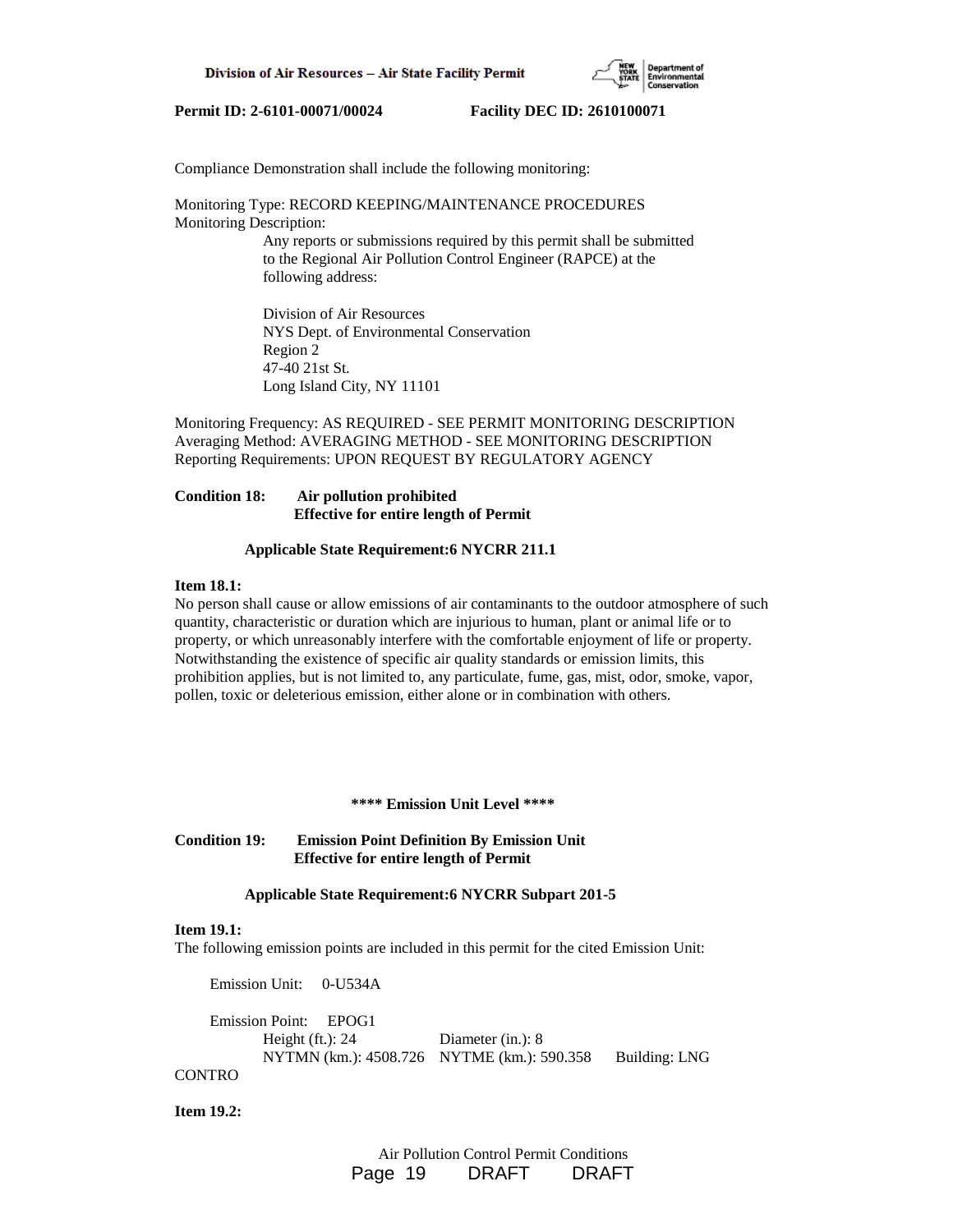

The following emission points are included in this permit for the cited Emission Unit:

 Emission Unit: 0-U534B Emission Point: EPOG2 Height (ft.): 24 Diameter (in.): 8 NYTMN (km.): 4508.726 NYTME (km.): 590.358 Building: LNG

# CONTRO

#### **Item 19.3:**

The following emission points are included in this permit for the cited Emission Unit:

 Emission Unit: 0-U534C Emission Point: EPOG3 Height (ft.): 24 Diameter (in.): 8 NYTMN (km.): 4508.726 NYTME (km.): 590.358 Building: LNG **CONTRO** 

#### **Item 19.4:**

The following emission points are included in this permit for the cited Emission Unit:

 Emission Unit: U-7404A Emission Point: EP007 Height (ft.): 21 Diameter (in.): 36 NYTMN (km.): 4508.637 NYTME (km.): 590.371 Building: VAPOR #7

#### **Item 19.5:**

The following emission points are included in this permit for the cited Emission Unit:

Emission Unit: U-7404B

 Emission Point: EP008 Height (ft.): 21 Diameter (in.): 36 NYTMN (km.): 4508.637 NYTME (km.): 590.371 Building: VAPOR #8

#### **Item 19.6:**

The following emission points are included in this permit for the cited Emission Unit:

Emission Unit: U-7404C

 Emission Point: EP009 Height (ft.): 21 Diameter (in.): 36 NYTMN (km.): 4508.637 NYTME (km.): 590.371 Building: VAPOR #9

# **Item 19.7:**

The following emission points are included in this permit for the cited Emission Unit:

Emission Unit: U-7404D

 Emission Point: EP010 Height (ft.): 21 Diameter (in.): 36

> Air Pollution Control Permit Conditions Page 20 DRAFT DRAFT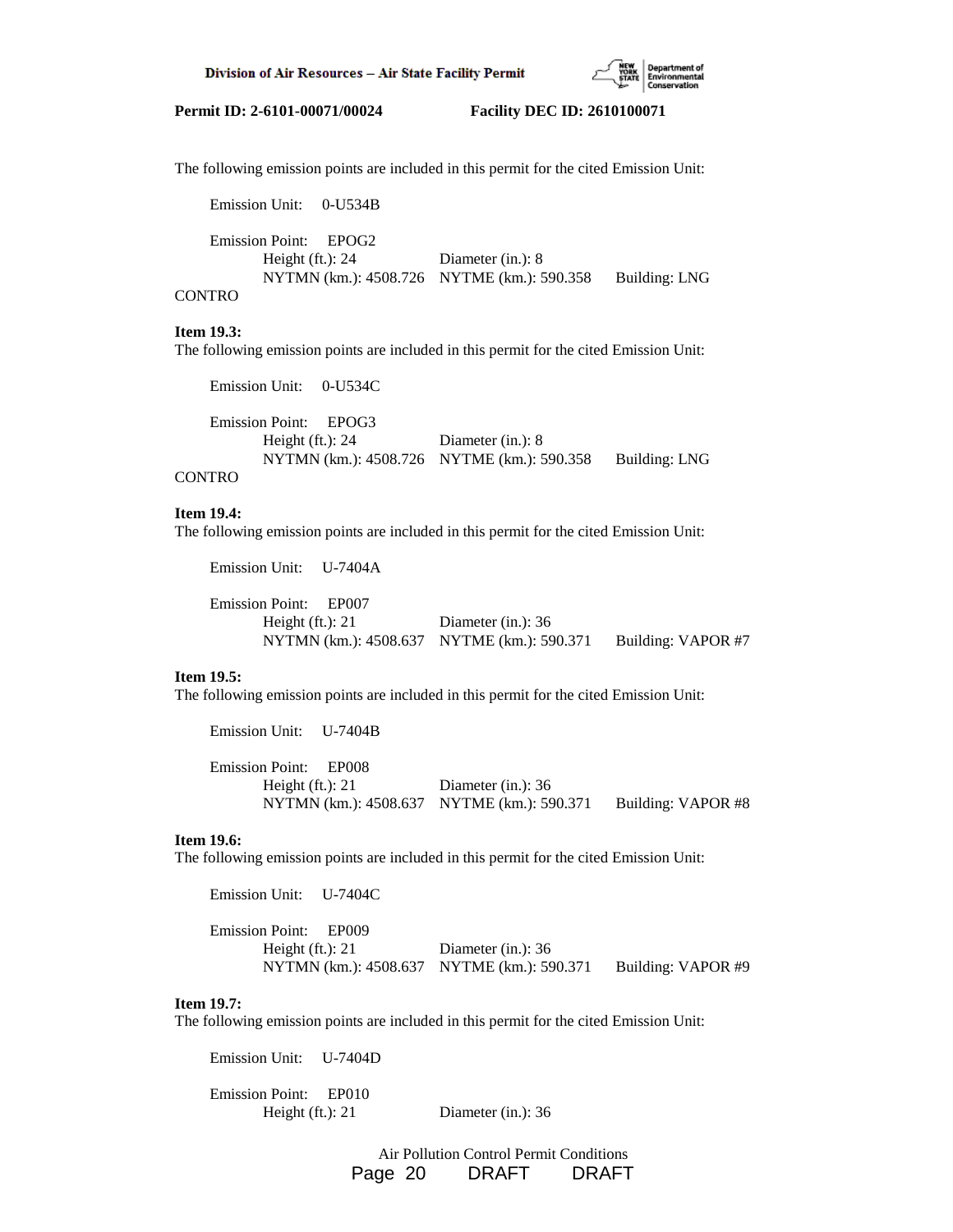

NYTMN (km.): 4508.637 NYTME (km.): 590.371 Building: VAPOR #10

# **Item 19.8:**

The following emission points are included in this permit for the cited Emission Unit:

 Emission Unit: U-7404E Emission Point: EP011 Height (ft.): 21 Diameter (in.): 36 NYTMN (km.): 4508.637 NYTME (km.): 590.371 Building: VAPOR #11

# **Item 19.9:**

The following emission points are included in this permit for the cited Emission Unit:

| Emission Unit: U-7404F |                                            |                     |
|------------------------|--------------------------------------------|---------------------|
| Emission Point: EP012  |                                            |                     |
| Height $(ft.)$ : 21    | Diameter (in.): $36$                       |                     |
|                        | NYTMN (km.): 4508.637 NYTME (km.): 590.371 | Building: VAPOR #12 |

#### **Item 19.10:**

Emission Unit: U-7404G

The following emission points are included in this permit for the cited Emission Unit:

 Emission Point: EP013 Height (ft.): 18 Diameter (in.): 38 NYTMN (km.): 4508.637 NYTME (km.): 590.371 Building: VAPOR #13

# **Item 19.11:**

The following emission points are included in this permit for the cited Emission Unit:

| Emission Unit: U-7404H |                                            |                     |
|------------------------|--------------------------------------------|---------------------|
| Emission Point: EP014  |                                            |                     |
| Height $(ft.)$ : 18    | Diameter (in.): $36$                       |                     |
|                        | NYTMN (km.): 4508.637 NYTME (km.): 590.371 | Building: VAPOR #14 |

#### **Item 19.12:**

The following emission points are included in this permit for the cited Emission Unit:

 Emission Unit: U-CNG01 Emission Point: CNG01 Height (ft.): 10 Diameter (in.): 6 NYTMN (km.): 4508.111 NYTME (km.): 590.322 Building: CNG STAT Emission Point: CNG02 Height (ft.): 10 Diameter (in.): 6 NYTMN (km.): 4508.111 NYTME (km.): 590.322 Building: CNG STAT

## **Item 19.13:**

The following emission points are included in this permit for the cited Emission Unit:

 Air Pollution Control Permit Conditions Page 21 DRAFT DRAFT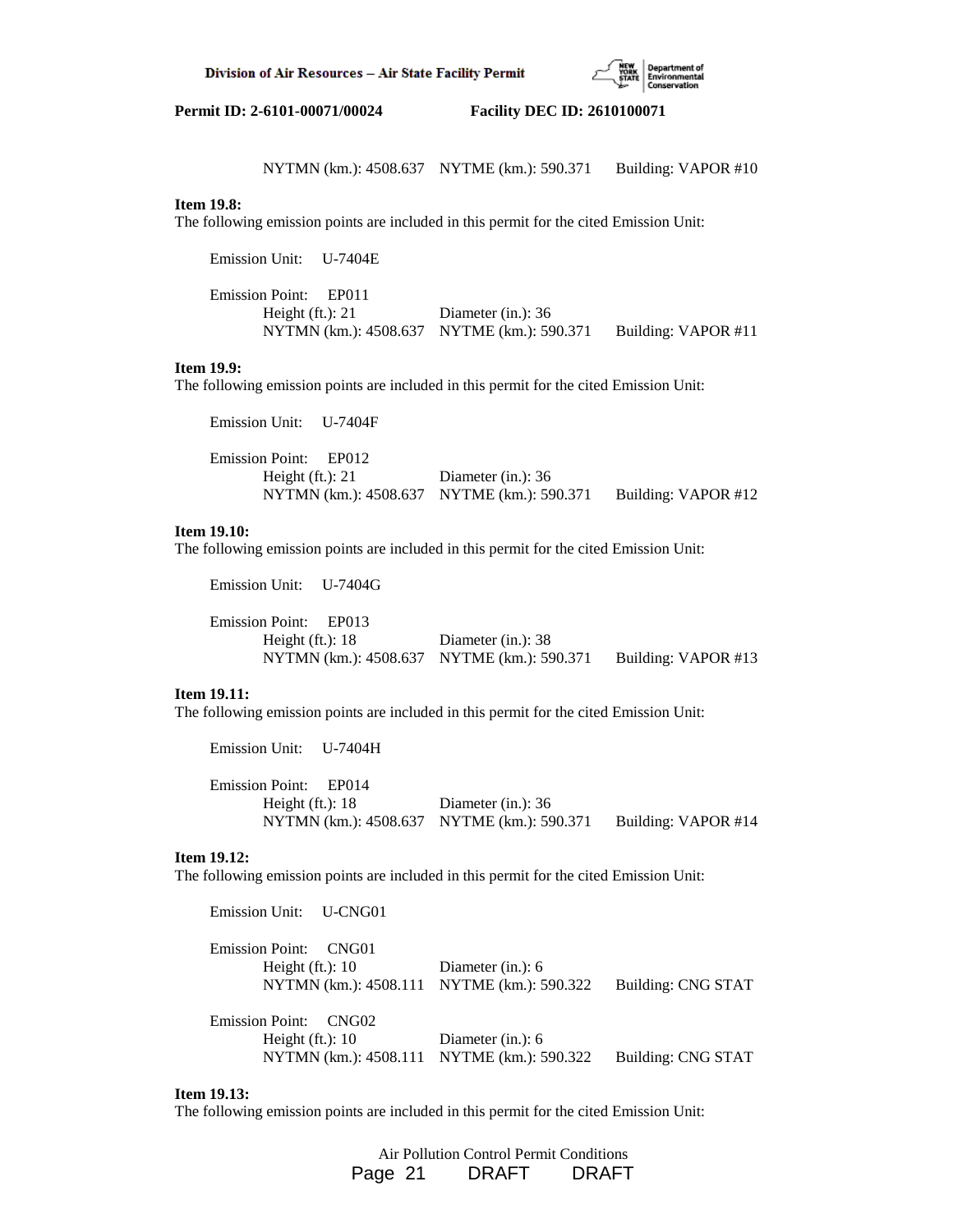

Emission Unit: U-MTOP1

 Emission Point: EPM01 Height (ft.): 25 Diameter (in.): 22 NYTMN (km.): 4508.211 NYTME (km.): 589.943 Building: METER OP

# **Condition 20: Process Definition By Emission Unit Effective for entire length of Permit**

# **Applicable State Requirement:6 NYCRR Subpart 201-5**

#### **Item 20.1:**

This permit authorizes the following regulated processes for the cited Emission Unit:

 Emission Unit: 0-U534A Process: PG1 Source Classification Code: 2-01-002-02 Process Description: This process generates electricity for use at this facility utilizing natural gas fred reciprocating internal combustion engine.

 Emission Source/Control: ESOG1 - Combustion Design Capacity: 300 kilowatts

#### **Item 20.2:**

This permit authorizes the following regulated processes for the cited Emission Unit:

 Emission Unit: 0-U534B Process: PG2 Source Classification Code: 2-01-002-02 Process Description: This process generates electricity for use at this facility utilizing natural gas fred reciprocating internal combustion engine.

 Emission Source/Control: ESOG2 - Combustion Design Capacity: 300 kilowatts

## **Item 20.3:**

This permit authorizes the following regulated processes for the cited Emission Unit:

 Emission Unit: 0-U534C Process: PG3 Source Classification Code: 2-01-002-02 Process Description: This process generates electricity for use at this facility utilizing natural gas fred reciprocating internal combustion engine.

 Emission Source/Control: ESOG3 - Combustion Design Capacity: 300 kilowatts

#### **Item 20.4:**

This permit authorizes the following regulated processes for the cited Emission Unit:

 Emission Unit: U-7404A Process: P07 Source Classification Code: 1-02-006-02

> Air Pollution Control Permit Conditions Page 22 DRAFT DRAFT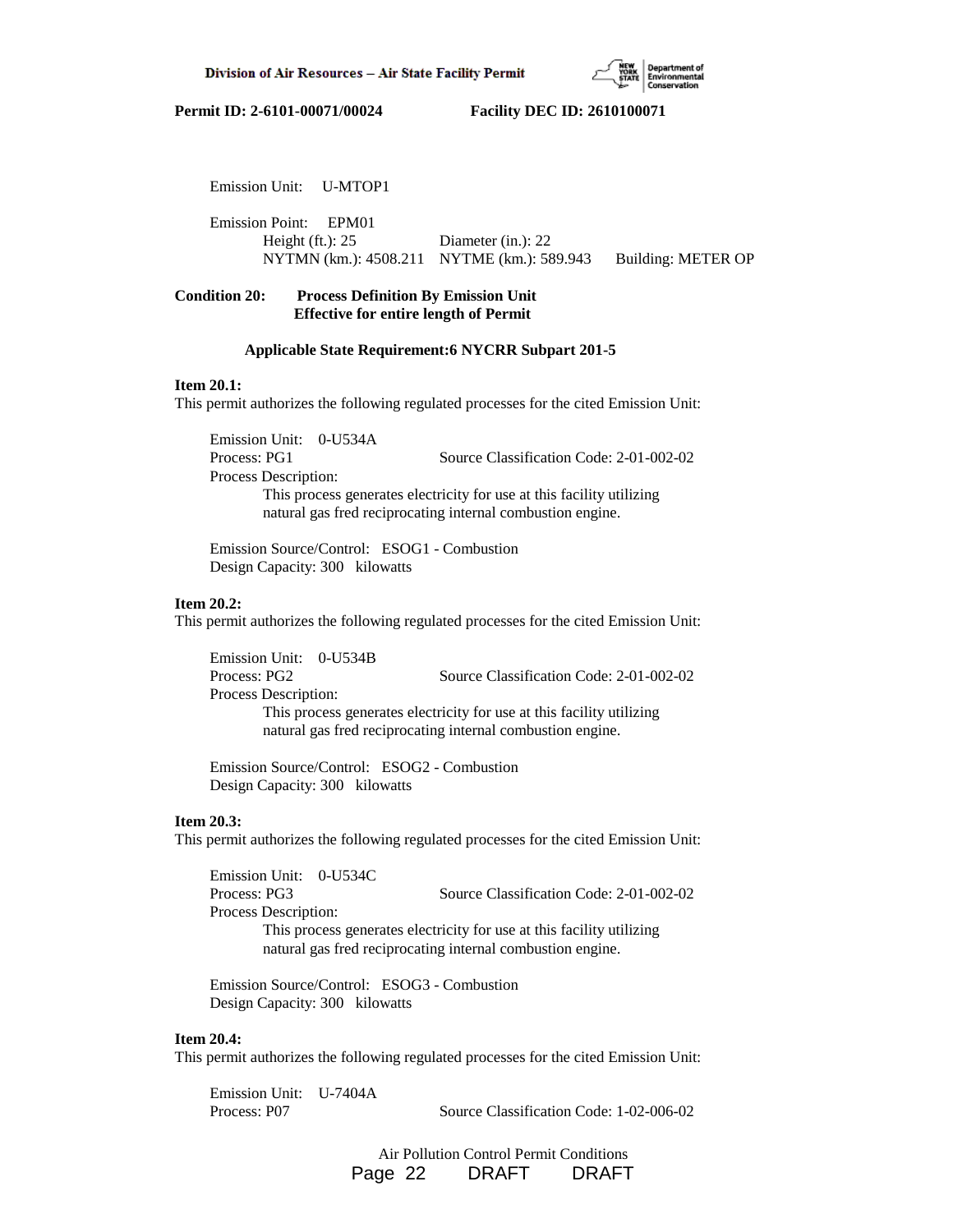

Process Description:

 This process is the combustion of natural gas in a LNG vaporizer. The operating schedule and throughput are approximate, actual operation is limited by the cumulative operation of all sources at this facility.

 Emission Source/Control: ES007 - Combustion Design Capacity: 48 million Btu per hour

#### **Item 20.5:**

This permit authorizes the following regulated processes for the cited Emission Unit:

Emission Unit: U-7404B

Process Description:

Process: P08 Source Classification Code: 1-02-006-02

 This process is the combustion of natural gas in a LNG vaporizer. The operating schedule and throughput are approximate, actual operation is limited by the cumulative operation of all sources at this facility.

 Emission Source/Control: ES008 - Combustion Design Capacity: 48 million Btu per hour

#### **Item 20.6:**

This permit authorizes the following regulated processes for the cited Emission Unit:

 Emission Unit: U-7404C Process: P09 Source Classification Code: 1-02-006-02 Process Description: This process is the combustion of natural gas in a LNG vaporizer.

 The operating schedule and throughput are approximate, actual operation is limited by the cumulative operation of all sources at this facility.

 Emission Source/Control: ES009 - Combustion Design Capacity: 48 million Btu per hour

#### **Item 20.7:**

This permit authorizes the following regulated processes for the cited Emission Unit:

 Emission Unit: U-7404D Process: P10 Source Classification Code: 1-02-006-02 Process Description: This process is the combustion of natural gas in a LNG vaporizer. The operating schedule and throughput are approximate, actual operation is limited by the cumulative operation of all sources at this facility.

 Emission Source/Control: ES010 - Combustion Design Capacity: 48 million Btu per hour

#### **Item 20.8:**

This permit authorizes the following regulated processes for the cited Emission Unit:

 Air Pollution Control Permit Conditions Page 23 DRAFT DRAFT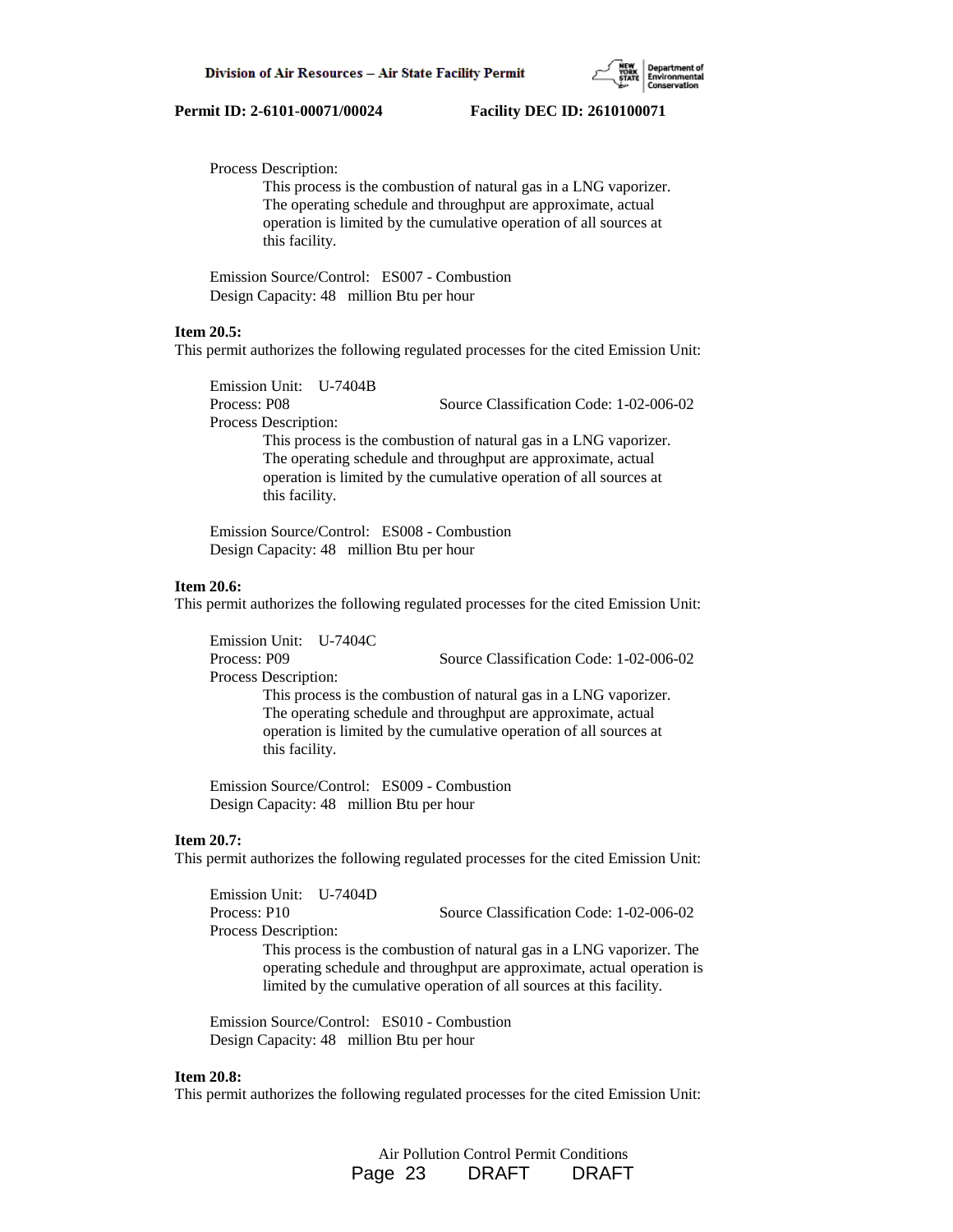

 Emission Unit: U-7404E Process: P11 Source Classification Code: 1-02-006-02 Process Description: This process is the combustion of natural gas in an LNG vaporizer.

 Emission Source/Control: ES011 - Combustion Design Capacity: 42.76 million Btu per hour

# **Item 20.9:**

This permit authorizes the following regulated processes for the cited Emission Unit:

 Emission Unit: U-7404F Process: P12 Source Classification Code: 1-02-006-02 Process Description: This process is the combustion of natural gas in an LNG vaporizer.

 Emission Source/Control: ES012 - Combustion Design Capacity: 42.76 million Btu per hour

# **Item 20.10:**

This permit authorizes the following regulated processes for the cited Emission Unit:

 Emission Unit: U-7404G Process: P13 Source Classification Code: 1-02-006-02 Process Description: This process is the combustion of natural gas in an LNG vaporizer.

 Emission Source/Control: ES013 - Combustion Design Capacity: 42.76 million Btu per hour

## **Item 20.11:**

This permit authorizes the following regulated processes for the cited Emission Unit:

 Emission Unit: U-7404H Process: P14 Source Classification Code: 1-02-006-02 Process Description: This process is the combustion of natural gas in an LNG vaporizer.

 Emission Source/Control: ES014 - Combustion Design Capacity: 42.76 million Btu per hour

### **Item 20.12:**

This permit authorizes the following regulated processes for the cited Emission Unit:

 Emission Unit: U-CNG01 Process: CNG Source Classification Code: 2-01-002-02 Process Description: This process involves the operation of two natural gas reciprocating internal combustion engines driving gas compressors, used for refueling compressed natural gas (CNG) vehicles. The operating schedule and throughput are approximate, actual operation is limited by the cumulative operation of all sources at this facility.

> Air Pollution Control Permit Conditions Page 24 DRAFT DRAFT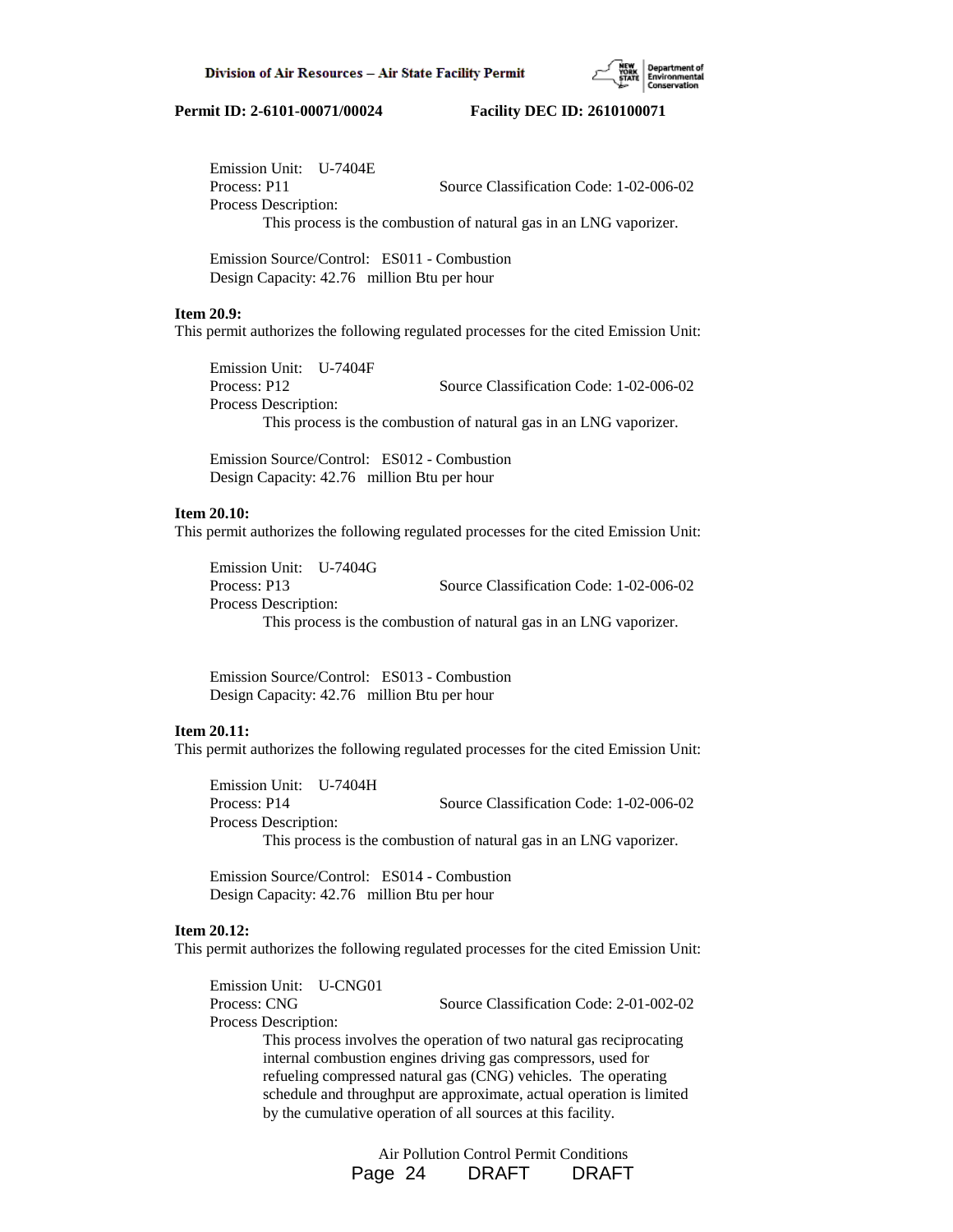

 Emission Source/Control: ECNG1 - Combustion Design Capacity: 195 brake horsepower

 Emission Source/Control: ECNG2 - Combustion Design Capacity: 195 brake horsepower

#### **Item 20.13:**

This permit authorizes the following regulated processes for the cited Emission Unit:

 Emission Unit: U-MTOP1 Process: PP1 Source Classification Code: 4-02-025-01 Process Description: Repaint refurbished natural gas meters.

 Emission Source/Control: ESMO1 - Process Design Capacity: 10 gallons per year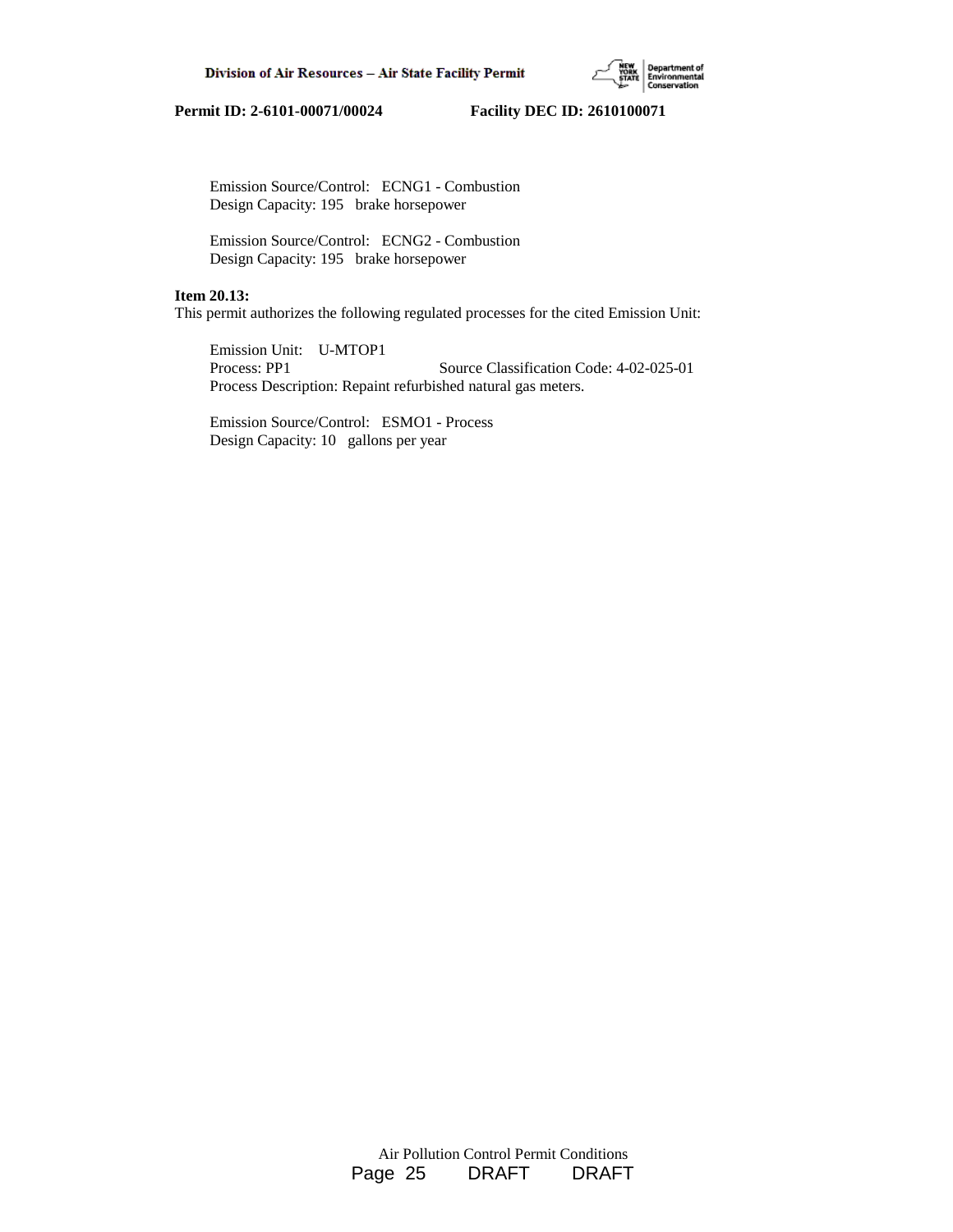| <b>Permit Type</b> | <b>Summary of Compliance Requirements</b><br>DEC ID 2610100071<br>Location 287 MASPETH AVE BROOKLYN, NY 11211<br>Permit ID 2-6101-00071/00024<br>ASF<br><b>Status Draft</b> | *** THIS SUMMARY IS NOT ENFORCEABLE BUT IS MERELY INTENDED TO PROVIDE A CONCISE VIEW OF THE MONITORING REQUIREMENTS.<br>READERS ARE DIRECTED TO THE MAIN PERMIT FOR DETAILS REGARDING ENFORCEABLE CONDITIONS. ***<br><b>Facility GREENPOINT ENERGY CTR</b><br>Application Recv'd 05/11/2020 | Renewal No: 0 |                    |                    |                                                                                                                                      |
|--------------------|-----------------------------------------------------------------------------------------------------------------------------------------------------------------------------|---------------------------------------------------------------------------------------------------------------------------------------------------------------------------------------------------------------------------------------------------------------------------------------------|---------------|--------------------|--------------------|--------------------------------------------------------------------------------------------------------------------------------------|
|                    | <b>Compliance Assurance Monitoring</b>                                                                                                                                      |                                                                                                                                                                                                                                                                                             |               |                    |                    | <b>Activity Type</b>                                                                                                                 |
|                    | <b>Monitored Parameter</b>                                                                                                                                                  |                                                                                                                                                                                                                                                                                             |               |                    |                    | <b>Reporting Frequency</b>                                                                                                           |
| Cond               | <b>Regulated Contaminant</b>                                                                                                                                                |                                                                                                                                                                                                                                                                                             |               | <b>Lower Limit</b> | <b>Upper Limit</b> | <b>Monitoring Frequency</b>                                                                                                          |
| <b>Num</b>         | <b>Process Material</b>                                                                                                                                                     |                                                                                                                                                                                                                                                                                             |               | <b>Units</b>       |                    | <b>Averaging Method</b>                                                                                                              |
| $\overline{2}$     | ****<br>****<br>****                                                                                                                                                        | AS PROOF OF EXEMPT ELIGIBILITY FOR THE EMERGENCY GENERATORS, THE FACILITY MUST MAINTAIN MONTHLY RECORDS WHICH<br>DEMONSTRATE THAT EACH ENGINE IS OPERATED LESS THAN 500 HOURS PER YEAR, ON A 12-MONTH ROLLING TOTAL BASIS.                                                                  | hours         |                    | 500.0              | <b>WORK PRACTICE INVOLVING</b><br><b>SPECIFIC OPERATIONS</b><br><b>UPON REQUEST BY REGULATORY</b><br><b>AGENCY</b><br><b>MONTHLY</b> |
|                    |                                                                                                                                                                             |                                                                                                                                                                                                                                                                                             |               |                    |                    | <b>ANNUAL MAXIMUM ROLLED</b><br><b>MONTHLY</b>                                                                                       |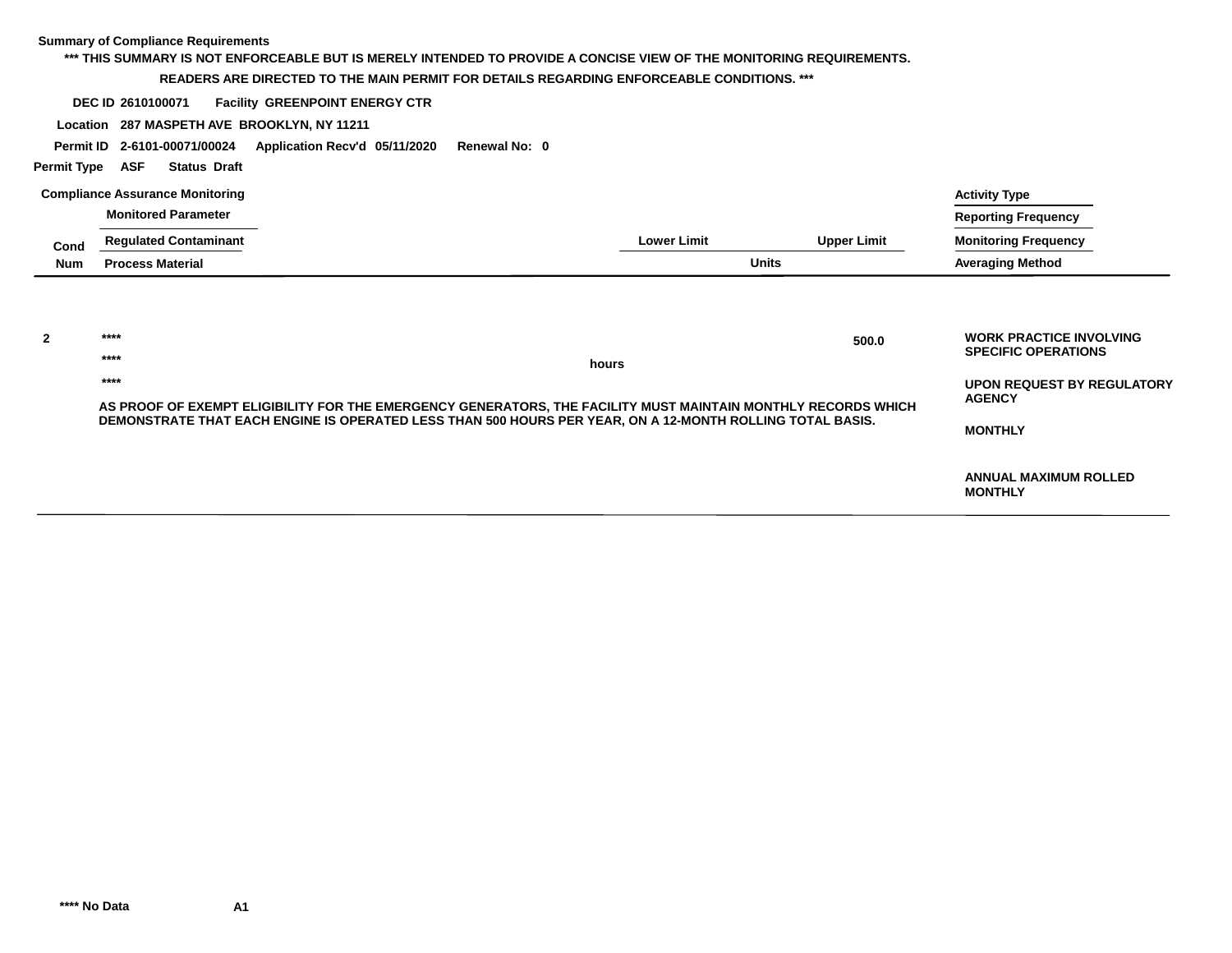#### **\*\*\* THIS SUMMARY IS NOT ENFORCEABLE BUT IS MERELY INTENDED TO PROVIDE A CONCISE VIEW OF THE MONITORING REQUIREMENTS.**

#### **READERS ARE DIRECTED TO THE MAIN PERMIT FOR DETAILS REGARDING ENFORCEABLE CONDITIONS. \*\*\***

**DEC ID Facility GREENPOINT ENERGY CTR 2610100071**

**Location 287 MASPETH AVE BROOKLYN, NY 11211**

**Permit ID 2-6101-00071/00024 Application Recv'd 05/11/2020 Renewal No: 0**

#### **Permit Type ASF Status Draft**

|      | <b>Compliance Assurance Monitoring</b> |                    |                    | <b>Activity Type</b>        |
|------|----------------------------------------|--------------------|--------------------|-----------------------------|
|      | <b>Monitored Parameter</b>             |                    |                    | <b>Reporting Frequency</b>  |
| Cond | <b>Regulated Contaminant</b>           | <b>Lower Limit</b> | <b>Upper Limit</b> | <b>Monitoring Frequency</b> |
| Num  | <b>Process Material</b>                | <b>Units</b>       |                    | <b>Averaging Method</b>     |

| 4          | <b>OXIDES OF NITROGEN</b>                                                                                                                                                                                                                                                                                                                                                                                                                                                                                                                                                                                                                                                                                                                                                                                                                                                                                                                                                                                                                                                                                                                                                                                                                                                                                                                                                                                          |               | 24.9 | <b>MONITORING OF PROCESS OR</b>                         |
|------------|--------------------------------------------------------------------------------------------------------------------------------------------------------------------------------------------------------------------------------------------------------------------------------------------------------------------------------------------------------------------------------------------------------------------------------------------------------------------------------------------------------------------------------------------------------------------------------------------------------------------------------------------------------------------------------------------------------------------------------------------------------------------------------------------------------------------------------------------------------------------------------------------------------------------------------------------------------------------------------------------------------------------------------------------------------------------------------------------------------------------------------------------------------------------------------------------------------------------------------------------------------------------------------------------------------------------------------------------------------------------------------------------------------------------|---------------|------|---------------------------------------------------------|
| <b>CAP</b> | <b>OXIDES OF NITROGEN</b>                                                                                                                                                                                                                                                                                                                                                                                                                                                                                                                                                                                                                                                                                                                                                                                                                                                                                                                                                                                                                                                                                                                                                                                                                                                                                                                                                                                          | tons per year |      | <b>CONTROL DEVICE PARAMETERS</b><br><b>AS SURROGATE</b> |
|            | ****                                                                                                                                                                                                                                                                                                                                                                                                                                                                                                                                                                                                                                                                                                                                                                                                                                                                                                                                                                                                                                                                                                                                                                                                                                                                                                                                                                                                               |               |      | <b>ANNUALLY (CALENDAR)</b>                              |
|            | THE FACILITY OWNER OR OPERATOR SHALL LIMIT EMISSIONS OF OXIDES OF NITROGEN (NOX) TO LESS THAN 49,800 POUNDS (24.9<br>TONS) PER YEAR ON A ROLLING 12-MONTH TOTAL BASIS.                                                                                                                                                                                                                                                                                                                                                                                                                                                                                                                                                                                                                                                                                                                                                                                                                                                                                                                                                                                                                                                                                                                                                                                                                                             |               |      | <b>MONTHLY</b>                                          |
|            | IN ORDER TO DEMONSTRATE COMPLIANCE WITH THIS LIMIT THE FACILITY OWNER OR OPERATOR SHALL MAINTAIN A RECORD OF THE<br>QUANTITY OF EACH FUEL FIRED AT THE FACILITY ON A MONTHLY BASIS.                                                                                                                                                                                                                                                                                                                                                                                                                                                                                                                                                                                                                                                                                                                                                                                                                                                                                                                                                                                                                                                                                                                                                                                                                                |               |      |                                                         |
|            | THE FACILITY OWNER OR OPERATOR SHALL CALCULATE MONTHLY AND ROLLING 12-MONTH TOTAL NOX EMISSIONS (INCLUDING<br><b>EXEMPT SOURCES) USING THE FOLLOWING FORMULA:</b>                                                                                                                                                                                                                                                                                                                                                                                                                                                                                                                                                                                                                                                                                                                                                                                                                                                                                                                                                                                                                                                                                                                                                                                                                                                  |               |      | <b>ANNUAL MAXIMUM ROLLED</b><br><b>MONTHLY</b>          |
|            | $(A \times E1) + (B \times E2) + (C \times E3) + (D \times E4) + (E \times E5) + (F \times E6) = MONTHLY NOX EMISSIONS (POUNDS)$                                                                                                                                                                                                                                                                                                                                                                                                                                                                                                                                                                                                                                                                                                                                                                                                                                                                                                                                                                                                                                                                                                                                                                                                                                                                                   |               |      |                                                         |
|            | <b>WHERE:</b>                                                                                                                                                                                                                                                                                                                                                                                                                                                                                                                                                                                                                                                                                                                                                                                                                                                                                                                                                                                                                                                                                                                                                                                                                                                                                                                                                                                                      |               |      |                                                         |
|            | A = THE LATEST AP-42 EMISSION FACTOR FOR NATURAL GAS FIRED IN VAPORIZERS, IN LB/MMSCF;<br>E1 = MONTHLY TOTAL NATURAL GAS FIRED IN VAPORIZERS, IN MMSCF;<br>B = THE LATEST FACILITY SPECIFIC EMISSION RATE (STACK TEST OF 8/25/2003), 1,420 LB/MMSCF;<br>E2 = MONTHLY TOTAL NATURAL GAS FIRED IN 300 KW ENGINE GENERATOR, IN MMSCF;<br>C = THE LATEST AP-42 EMISSION FACTOR FOR NATURAL GAS FIRED IN 195 BHP EXISTING CNG ENGINES, IN LB/MMSCF;<br>E3 = MONTHLY TOTAL NATURAL GAS FIRED IN 195 BHP EXISTING CNG ENGINES, IN MMSCF;<br>D = THE LATEST AP-42 EMISSION FACTOR FOR NATURAL GAS FIRED IN EXEMPT BOILERS. CHILLERS AND PROCESS HEATERS. IN<br><b>LB/MMSCF:</b><br>E4 = MONTHLY TOTAL NATURAL GAS FIRED IN EXEMPT BOILERS, CHILLERS AND PROCESS HEATERS, IN MMSCF;<br>E = THE LATEST AP-42 EMISSION FACTOR FOR NATURAL GAS FIRED IN EXEMPT EMERGENCY PORTABLE GENERATOR, IN LB/MMSCF;<br>E5 = MONTHLY TOTAL NATURAL GAS FIRED IN EXEMPT EMERGENCY PORTABLE GENERATOR, IN MMSCF;<br>F = THE LATEST AP-42 EMISSION FACTOR FOR DISTILLATE OIL FIRED IN EXEMPT AND TRIVIAL ACTIVITY EQUIPMENT, IN LB/GAL;<br>E6 = MONTHLY TOTAL DISTILLATE OIL FIRED IN EXEMPT AND TRIVIAL ACTIVITY EQUIPMENT, IN GAL.<br>THE FACILITY OWNER OR OPERATOR SHALL MAINTAIN A RECORD OF EACH MONTHLY AND ROLLING 12-MONTH TOTAL CALCULATION<br>PERFORMED PURSUANT TO THIS CONDITION AND ALL DATA USED WHEN MAKING THE CALCULATION. |               |      |                                                         |
|            | ALL RECORDS KEPT PURSUANT TO THIS CONDITION SHALL BE MAINTAINED AT THE FACILITY FOR A PERIOD OF AT LEAST FIVE YEARS<br>AND MUST BE PROVIDED TO THE DEPARTMENT UPON REQUEST.                                                                                                                                                                                                                                                                                                                                                                                                                                                                                                                                                                                                                                                                                                                                                                                                                                                                                                                                                                                                                                                                                                                                                                                                                                        |               |      |                                                         |
|            | THE FACILITY OWNER OR OPERATOR SHALL PREPARE AND SUBMIT AN ANNUAL CAPPING CERTIFICATION TO THE DEPARTMENT. EACH<br>CERTIFICATION SHALL CONTAIN THE MONTHLY AND ROLLING 12-MONTH TOTAL NOX EMISSIONS CALCULATED PHRSHANT TO THIS                                                                                                                                                                                                                                                                                                                                                                                                                                                                                                                                                                                                                                                                                                                                                                                                                                                                                                                                                                                                                                                                                                                                                                                    |               |      |                                                         |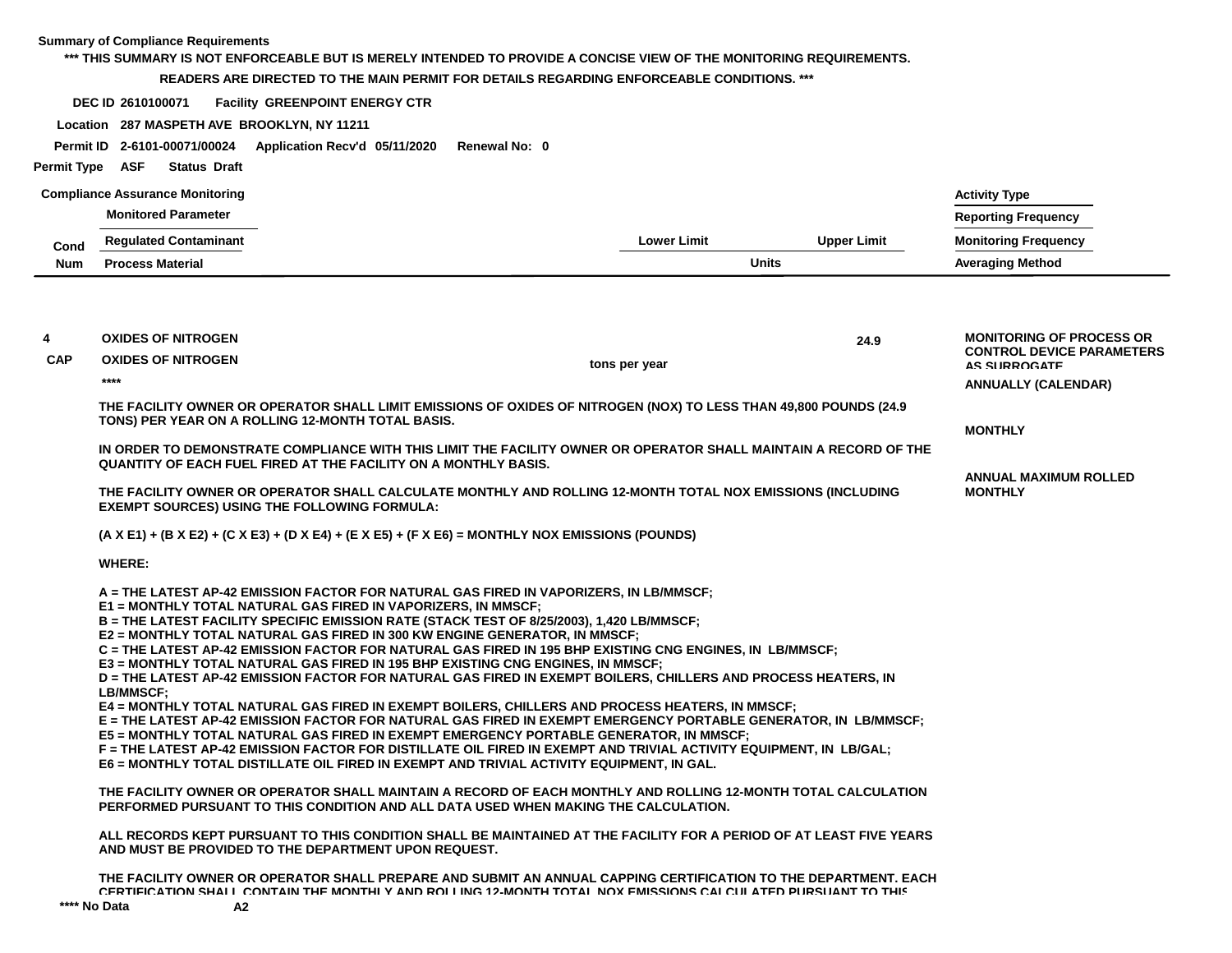#### **\*\*\* THIS SUMMARY IS NOT ENFORCEABLE BUT IS MERELY INTENDED TO PROVIDE A CONCISE VIEW OF THE MONITORING REQUIREMENTS.**

#### **READERS ARE DIRECTED TO THE MAIN PERMIT FOR DETAILS REGARDING ENFORCEABLE CONDITIONS. \*\*\***

**DEC ID Facility GREENPOINT ENERGY CTR 2610100071**

**Location 287 MASPETH AVE BROOKLYN, NY 11211**

**Permit ID 2-6101-00071/00024 Application Recv'd 05/11/2020 Renewal No: 0**

#### **Permit Type ASF Status Draft**

|            | <b>Compliance Assurance Monitoring</b>  |                                                                                                                                                                                                                                          |                    |                    | <b>Activity Type</b>                                                                          |
|------------|-----------------------------------------|------------------------------------------------------------------------------------------------------------------------------------------------------------------------------------------------------------------------------------------|--------------------|--------------------|-----------------------------------------------------------------------------------------------|
|            | <b>Monitored Parameter</b>              |                                                                                                                                                                                                                                          |                    |                    | <b>Reporting Frequency</b>                                                                    |
| Cond       | <b>Regulated Contaminant</b>            |                                                                                                                                                                                                                                          | <b>Lower Limit</b> | <b>Upper Limit</b> | <b>Monitoring Frequency</b>                                                                   |
| <b>Num</b> | <b>Process Material</b>                 |                                                                                                                                                                                                                                          |                    | <b>Units</b>       | <b>Averaging Method</b>                                                                       |
|            |                                         | CONDITION. IN ADDITION, THE REPORT SHALL CONTAIN A SUMMARY OF THE DATA USED TO PERFORM THE CALCULATIONS.                                                                                                                                 |                    |                    |                                                                                               |
| 6          | <b>SULFUR CONTENT</b>                   |                                                                                                                                                                                                                                          |                    | 0.0015             | <b>WORK PRACTICE INVOLVING</b><br><b>SPECIFIC OPERATIONS</b>                                  |
|            | $****$                                  |                                                                                                                                                                                                                                          | percent by weight  |                    |                                                                                               |
|            | DISTILLATES - NUMBER 1 AND NUMBER 2 OIL |                                                                                                                                                                                                                                          |                    |                    | <b>UPON REQUEST BY REGULATORY</b>                                                             |
|            |                                         | OWNERS OR OPERATORS OF EMISSION SOURCES THAT FIRE DISTILLATE OIL ARE LIMITED TO A 0.0015 PERCENT SULFUR CONTENT BY                                                                                                                       |                    |                    | <b>AGENCY</b>                                                                                 |
|            |                                         | WEIGHT OF THE FUEL. COMPLIANCE WITH THE SULFUR-IN-FUEL LIMITATION IS BASED ON FUEL VENDOR RECEIPTS. ALL FUEL VENDOR<br>RECEIPTS MUST BE MAINTAINED ON SITE OR AT A DEPARTMENT APPROVED ALTERNATIVE LOCATION FOR A MINIMUM OF FIVE YEARS. |                    |                    | <b>PER DELIVERY</b>                                                                           |
|            |                                         | NOTE - PROCESS SOURCES AND INCINERATORS MUST COMPLY WITH THE ABOVE REQUIREMENTS ON OR AFTER JULY 1, 2023.                                                                                                                                |                    |                    | <b>MAXIMUM - NOT TO BE</b><br><b>EXCEEDED AT ANY TIME</b><br><b>INSTANTANEOUS/DISCRETE OR</b> |

| <b>OPACITY</b>                                                                                                                                                                                                                                                                                                                                  |         | 20 | <b>MONITORING OF PROCESS OR</b><br><b>CONTROL DEVICE PARAMETERS</b> |
|-------------------------------------------------------------------------------------------------------------------------------------------------------------------------------------------------------------------------------------------------------------------------------------------------------------------------------------------------|---------|----|---------------------------------------------------------------------|
| ****                                                                                                                                                                                                                                                                                                                                            | percent |    | AS SURROGATE                                                        |
| ****<br>NO OWNER OR OPERATOR OF A STATIONARY COMBUSTION INSTALLATION SUBJECT TO THIS SUBPART SHALL OPERATE AN EMISSION                                                                                                                                                                                                                          |         |    | AS REQUIRED - SEE MONITORING<br><b>DESCRIPTION</b>                  |
| SOURCE WHICH EXHIBITS GREATER THAN 20 PERCENT OPACITY (BASED ON A SIX MINUTE AVERAGE), EXCEPT FOR ONE 6 MINUTE<br>PERIOD PER HOUR OF NOT MORE THAN 27 PERCENT OPACITY. THE OWNER OR OPERATOR WILL CONDUCT A METHOD 9 TEST<br>ANNUALLY. A REPORT OF THE RESULTS OF THE TEST WILL BE SUBMITTED TO THE DEPARTMENT WITHIN 30 DAYS OF THE COMPLETION |         |    | <b>ANNUALLY</b>                                                     |
| OF THE METHOD 9 TEST. ALL RECORDS GENERATED BY THE PERMITTEE MUST BE MAINTAINED AT THE FACILITY OR AT AN<br>ALTERNATIVE LOCATION APPROVED BY THE DEPARTMENT FOR A MINIMUM OF FIVE YEARS.                                                                                                                                                        |         |    | <b>6-MINUTE AVERAGE (METHOD 9)</b>                                  |

**\*\*\*\* No Data A3**

**7**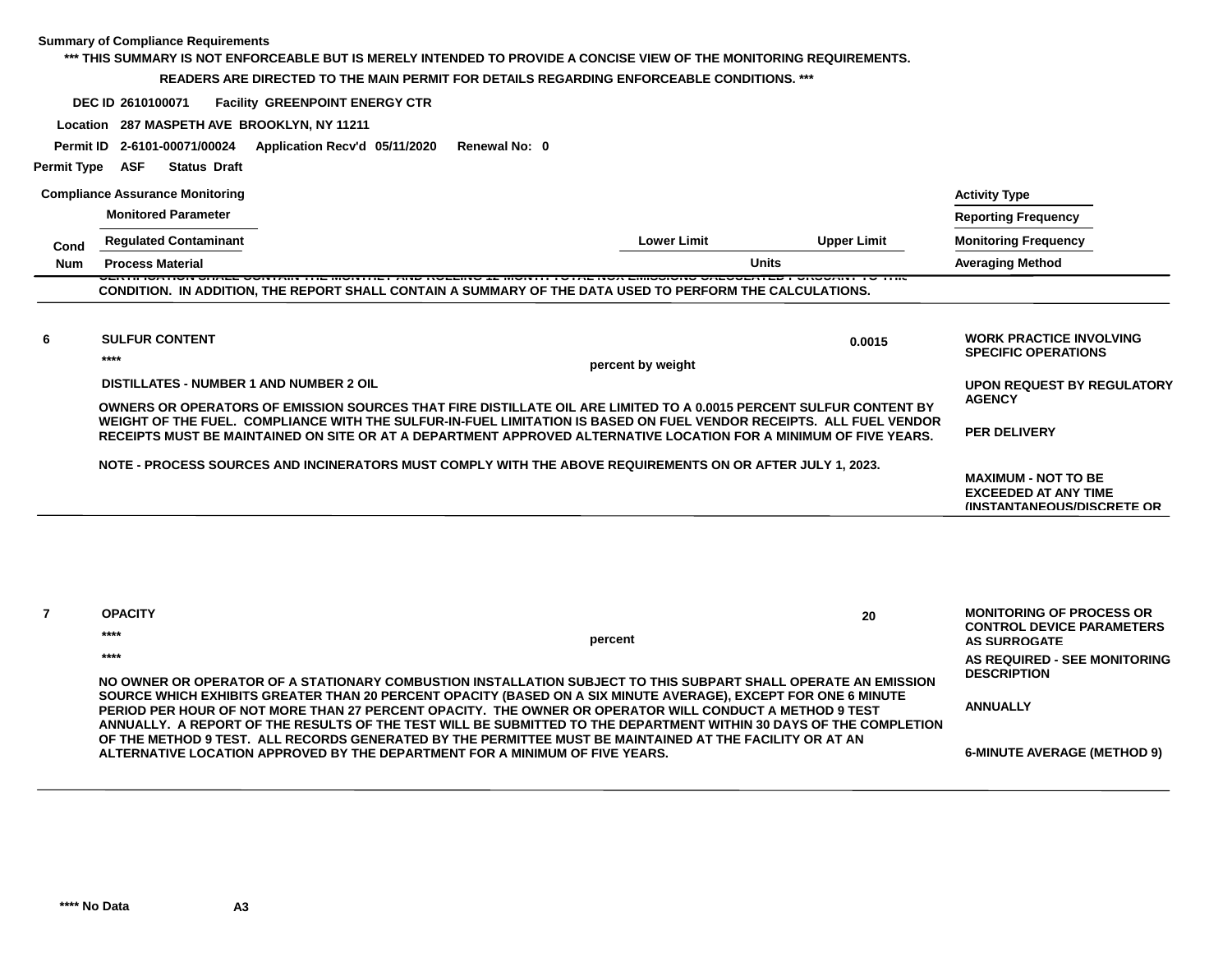#### **\*\*\* THIS SUMMARY IS NOT ENFORCEABLE BUT IS MERELY INTENDED TO PROVIDE A CONCISE VIEW OF THE MONITORING REQUIREMENTS.**

#### **READERS ARE DIRECTED TO THE MAIN PERMIT FOR DETAILS REGARDING ENFORCEABLE CONDITIONS. \*\*\***

**DEC ID Facility GREENPOINT ENERGY CTR 2610100071**

**Location 287 MASPETH AVE BROOKLYN, NY 11211**

**Permit ID 2-6101-00071/00024 Application Recv'd 05/11/2020 Renewal No: 0**

#### **Permit Type ASF Status Draft**

|            | <b>Compliance Assurance Monitoring</b> |                    |                    | <b>Activity Type</b>        |
|------------|----------------------------------------|--------------------|--------------------|-----------------------------|
|            | <b>Monitored Parameter</b>             |                    |                    | <b>Reporting Frequency</b>  |
| Cond       | <b>Regulated Contaminant</b>           | <b>Lower Limit</b> | <b>Upper Limit</b> | <b>Monitoring Frequency</b> |
| <b>Num</b> | <b>Process Material</b>                | <b>Units</b>       |                    | <b>Averaging Method</b>     |
|            |                                        |                    |                    |                             |

#### **Emission Unit: U-MTOP1 Process: PP1 Emission Source: ESMO1**

| 11 | <b>VOC CONTENT</b>                                                                                                                                  | 3.5                                                                                                                                                                                                                                                                                                                                                                                                                                                                           | <b>MONITORING OF PROCESS OR</b>                                |
|----|-----------------------------------------------------------------------------------------------------------------------------------------------------|-------------------------------------------------------------------------------------------------------------------------------------------------------------------------------------------------------------------------------------------------------------------------------------------------------------------------------------------------------------------------------------------------------------------------------------------------------------------------------|----------------------------------------------------------------|
|    | <b>VOC</b>                                                                                                                                          | pounds of VOC per pound of coating                                                                                                                                                                                                                                                                                                                                                                                                                                            | <b>CONTROL DEVICE PARAMETERS</b><br><b>AS SURROGATE</b>        |
|    | ****                                                                                                                                                | A FACILITY OPERATING A MISCELLANEOUS METAL PARTS COATINGS COATING LINE MAY NOT USE COATINGS WITH VOC CONTENTS, AS<br>APPLIED, WHICH EXCEED THE APPROPRIATE LIMITS SPECIFIED IN TABLE B4 OF 6 NYCRR SUBPART 228-1.4(B)(4). THE UNITS IN TABLE B4<br>ARE IN TERMS OF POUNDS OF VOC PER GALLON OF COATING (MINUS WATER AND EXCLUDED COMPOUNDS) AT APPLICATION.<br>SAMPLING AND TESTING OF ANY COATING TO CONFIRM VOC CONTENT COMPLIANCE MUST BE PERFORMED IN A MANOR DIRECTED BY | AS REQUIRED - SEE MONITORING<br><b>DESCRIPTION</b>             |
|    | AND AT THE REQUEST OF THE DEPARTMENT.                                                                                                               |                                                                                                                                                                                                                                                                                                                                                                                                                                                                               | AS REQUIRED - SEE PERMIT<br><b>MONITORING DESCRIPTION</b>      |
|    | FOR MISCELLANEOUS METAL PARTS COATING THE FOLLOWING TYPES OF COATINGS AND COATING OPERATIONS ARE EXEMPT FROM<br>THE VOC CONTENT LIMITS OF TABLE B4: |                                                                                                                                                                                                                                                                                                                                                                                                                                                                               | <b>AVERAGING METHOD - SEE</b><br><b>MONITORING DESCRIPTION</b> |
|    | (A) STENCIL COATING;                                                                                                                                |                                                                                                                                                                                                                                                                                                                                                                                                                                                                               |                                                                |
|    | (B) SAFETY-INDICATING COATINGS;                                                                                                                     |                                                                                                                                                                                                                                                                                                                                                                                                                                                                               |                                                                |
|    | (C) SOLID-FILM LUBRICANTS;                                                                                                                          |                                                                                                                                                                                                                                                                                                                                                                                                                                                                               |                                                                |
|    | (D) ELECTRIC-INSULATING AND THERMAL-CONDUCTING COATINGS;                                                                                            |                                                                                                                                                                                                                                                                                                                                                                                                                                                                               |                                                                |
|    | (E) MAGNETIC DATA STORAGE DISK COATINGS; AND                                                                                                        |                                                                                                                                                                                                                                                                                                                                                                                                                                                                               |                                                                |
|    | (F) PLASTIC EXTRUDED INTO METAL PARTS TO FORM A COATING.                                                                                            |                                                                                                                                                                                                                                                                                                                                                                                                                                                                               |                                                                |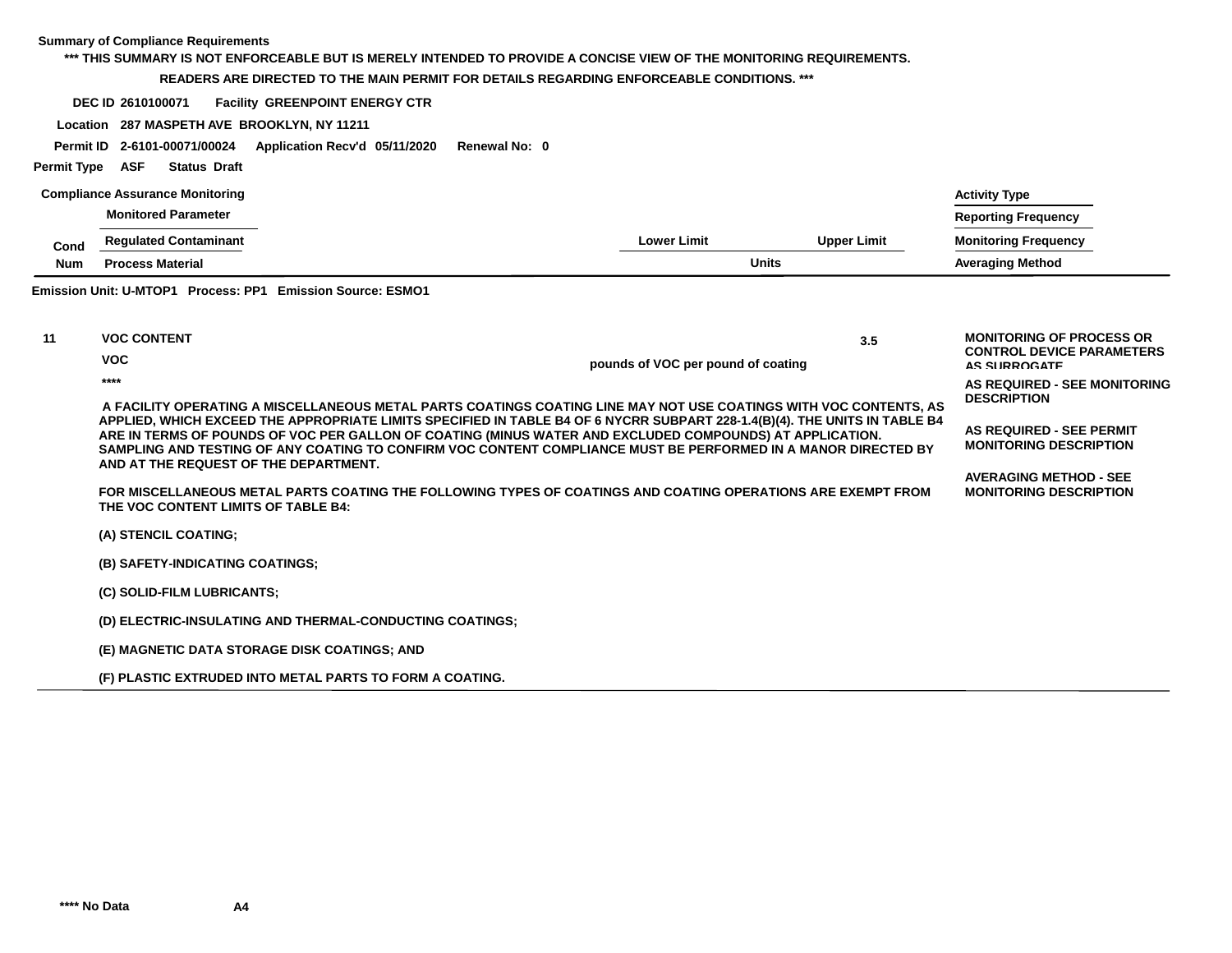#### **Summary of Compliance Requirements Lower LimitCompliance Assurance Monitoring Monitored Parameter Regulated Contaminant Process MaterialCondNumUpper Limit Units Averaging Method Monitoring Frequency Reporting Frequency Activity Type \*\*\* THIS SUMMARY IS NOT ENFORCEABLE BUT IS MERELY INTENDED TO PROVIDE A CONCISE VIEW OF THE MONITORING REQUIREMENTS. READERS ARE DIRECTED TO THE MAIN PERMIT FOR DETAILS REGARDING ENFORCEABLE CONDITIONS. \*\*\*DEC ID Facility GREENPOINT ENERGY CTR Location 287 MASPETH AVE BROOKLYN, NY 11211 2610100071 Permit Type Permit ID 2-6101-00071/00024 Application Recv'd 05/11/2020 Renewal No: 0 ASF Status Draft UPON REQUEST BY REGULATORYAGENCYAS REQUIRED - SEE PERMIT RECORD KEEPING/MAINTENANCEPROCEDURES \*\*\*\*17 \*\*\*\* \*\*\*\*ANY REPORTS OR SUBMISSIONS REQUIRED BY THIS PERMIT SHALL BE SUBMITTED TO THE REGIONAL AIR POLLUTION CONTROLENGINEER (RAPCE) AT THE FOLLOWING ADDRESS:**

**MONITORING DESCRIPTION**

**AVERAGING METHOD - SEE MONITORING DESCRIPTION**

**DIVISION OF AIR RESOURCES NYS DEPT. OF ENVIRONMENTAL CONSERVATIONREGION 247-40 21ST ST.LONG ISLAND CITY, NY 11101**